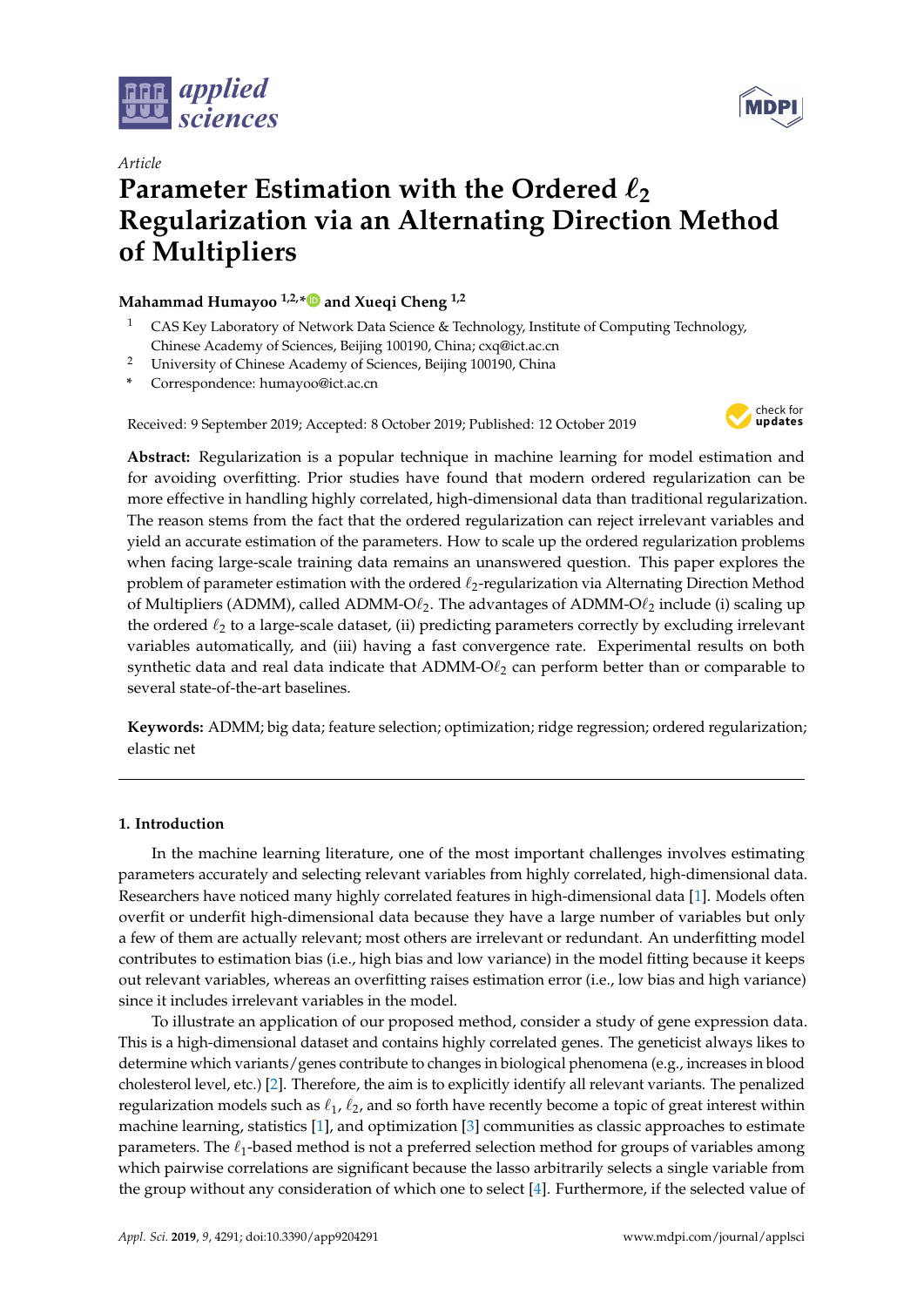a parameter is too small, the  $\ell_1$ -based method would select many irrelevant variables, thus degrading its performance. On the other hand, a large value of the parameter would yield a large bias [\[5\]](#page-15-2). Another point worth noting is that few  $\ell_1$  regularization methods are either adaptive, computationally tractable, or distributed, but no such method contains all three properties together. Therefore, the aim of this study is to develop a model for parameter estimation and to determine relevant variables in highly correlated, high-dimensional data based on the ordered  $\ell_2$ . This model has the following three properties all together: adaptive (Our method is adaptive in the sense that it reduces the cost of including new relevant variables as more variables are added to the model due to rank-based penalization properties.), tractable (A computationally intractable method is a computer algorithm that takes a very long time to execute a mathematical solution. A computationally tractable method is exactly the opposite of intractable method.), and distributed.

Several adaptive and nonadaptive methods have been proposed for parameter estimation and variable selection in large-scale datasets. Different principles are adopted in these procedures to estimate parameters. For example, an adaptive solution (i.e., an ordered  $\ell_1$ ) [\[5\]](#page-15-2) is a norm and, therefore, convex. Regularization parameters are sorted in non-increasing order in the ordered  $\ell_1$ , in which the ordered regularization penalizes regression coefficients according to their order, with higher orders closer to the top and having larger penalties. Pan et al. [\[6\]](#page-15-3) proposed a partial sorted  $\ell_p$  norm, which is non-convex and non-smooth. In contrast, the ordered  $\ell_2$  regularization is convex and smooth, just as the standard  $\ell_2$  norm is convex and smooth in Reference [\[7\]](#page-15-4). Pan et al. [\[6\]](#page-15-3) considered p-values between  $0 < p \le 1$  that do not cover  $\ell_2$ ,  $\ell_{\infty}$  norms, and so forth. Pan et al. [\[6\]](#page-15-3) also did not provide details of other partially sorted norms when  $p \ge 2$  and used random projection and the partial sorted  $\ell_p$  norm to complete the parameter estimation, whereas we have used ADMM with the ordered  $\ell_2$ . A nonadaptive solution (i.e., an elastic net) [\[8\]](#page-15-5) is a mixture of both ordinary  $\ell_1$  and  $\ell_2$ . In particular, it is a useful model when the number of predictors (p) is much larger than the number of observations (n) or in any situation where the predictor variables are correlated.

Table [1](#page-2-0) presents the important properties of the regularizers. As seen in Table [1,](#page-2-0)  $\ell_2$  and the ordered  $\ell_2$  regularizers are suitable methods for highly correlated, high-dimensional grouping data rather than  $\ell_1$  and the ordered  $\ell_1$  regularizers. The ordered  $\ell_2$  encourages grouping, whereas most of  $\ell_1$ -based methods promote sparsity. Here, grouping signifies a group of strongly correlated variables in high-dimensional data. We used the ordered  $\ell_2$  regularization in our method instead of  $\ell_2$ regularization because the ordered  $\ell_2$  regularization is adaptive. Finally, ADMM has a parallel behavior for solving large-scale convex optimization problems. Our model also employs ADMM and inherits distributed properties of native ADMM [\[9\]](#page-15-6). Hence, our model is also distributed. Bogdan et al. [\[5\]](#page-15-2) did not provide any details about how they applied ADMM in the ordered  $\ell_1$  regularization.

In this paper, we propose "Parameter Estimation with the Ordered  $\ell_2$  Regularization via ADMM" called ADMM-O $\ell_2$  to find relevant parameters from a model.  $\ell_2$  is a ridge regression; similarly, the ordered  $\ell_2$  becomes an ordered ridge regression. The main contribution of this paper is not to present a superior method but rather to introduce a quasi-version of the  $\ell_2$  regularization method and to concurrently raise awareness of the existing methods. As part of this research, we introduced a modern ordered  $\ell_2$  regularization method and proved that the square root of the ordered  $\ell_2$  is a norm and, thus, convex. Therefore, it is also tractable. In addition, the regularization method used an ordered elastic net method to combine the widely used ordered  $\ell_1$  penalty with modern ordered  $\ell_2$  penalty for ridge regression. The ordered elastic net is also proposed by the scholars in this paper. To the best of our knowledge, this is one of the first method to use the ordered  $\ell_2$  regularization with ADMM for parameter estimation and variable selection. In Sections [3](#page-3-0) and [4,](#page-4-0) we explain the integration of ADMM with the ordered  $\ell_2$  and further details about it.

The rest of the paper is arranged as follows. Related works are discussed in Section [2,](#page-2-1) along with a presentation of the ordered  $\ell_2$  regularization in Section [3.](#page-3-0) Section [4](#page-4-0) describes the application of ADMM to the ordered  $\ell_2$ . Section [5](#page-8-0) presents the experiments conducted. Finally, Section [6](#page-12-0) closes the paper with a conclusion.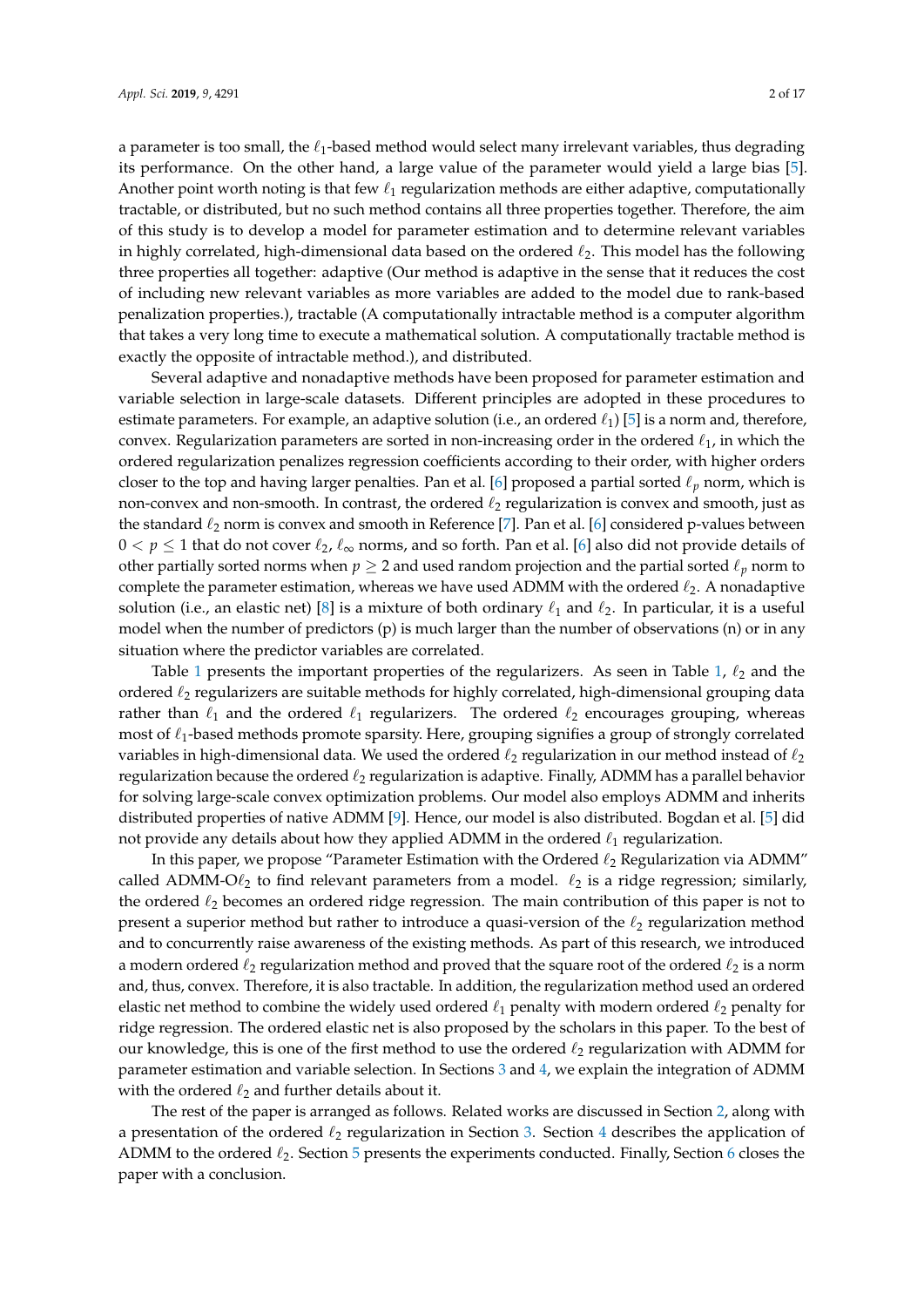| <b>Regularizers</b>         | Promoting | Convex | Smooth         | Adaptive | Tractable | Correlation | <b>Stable</b> |
|-----------------------------|-----------|--------|----------------|----------|-----------|-------------|---------------|
| $\ell_0$ [10,11]            | Sparsity  | No.    | No             | No       | No        | No          | No            |
| $\ell_1$ [12]               | Sparsity  | Yes    | N <sub>0</sub> | No       | Yes       | No          | No            |
| The Ordered $\ell_1$ [5]    | Sparsity  | Yes    | No             | Yes      | Yes       | No          | No            |
| $\ell_2$ [13]               | Grouping  | Yes    | Yes            | No       | Yes       | Yes         | Yes           |
| The Ordered $\ell_2$        | Grouping  | Yes    | Yes            | Yes      | Yes       | Yes         | Yes           |
| Partial Sorted $\ell_p$ [6] | Sparsity  | No     | No             | Yes      | No        | No          | No            |

<span id="page-2-0"></span>**Table 1.** Properties of the different regularizers: Correlation is a method that shows how strong the relationship between explanatory variables is. In the correlation column, "Yes" means a strong correlation between variables and "No" means weaker (or no) correlation between variables. Stable means that estimates of the  $\ell_2$ -based methods are more stable when the explanatory variables are strongly correlated.

#### <span id="page-2-1"></span>**2. Related Work**

## 2.1.  $\ell_1$  and  $\ell_2$  Regularization

Deng et al. [\[14\]](#page-15-11) presented efficient algorithms for group sparse optimization with mixed  $\ell_{2,1}$ regularization for the estimation and reconstruction of signals. Their technique is rooted in a variable splitting strategy and ADMM. Zou and Hastie [\[8\]](#page-15-5) suggested that an elastic net, a generalization of the lasso, is a linear combination of both  $\ell_1$  and  $\ell_2$  norm. It contributes to sparsity without permitting a coefficient to become too large. However, Candes and Tao [\[15\]](#page-15-12) introduced a new estimator called the Dantzig selector for a linear model when the parameters are larger than the number of observations for which they established optimal  $\ell_2$  rate properties under a sparsity. Chen et al. [\[16\]](#page-15-13) enforced sparse embedding to ridge regression, obtaining solutions  $\tilde{x}$  with  $\|\tilde{x} - x^*\|_2 \leq \epsilon \|x^*\|$  small, where  $x^*$  is optimal, and also did this in  $\mathcal{O}(nnz(A) + n^3/\epsilon^2)$  time, where nnz(A) is the number of nonzero entries of A. Recently, Bogdan et al. [\[5\]](#page-15-2) have proposed an ordered  $\ell_1$ -regularization technique inspired from a statistical viewpoint, in particular, by a focus on controlling the false discovery rate (FDR) for variable selection in linear regressions. Our proposed method is similar but focused on parameter estimation based on the ordered  $\ell_2$  regularization and ADMM. Several methods have been proposed based on Reference [\[5\]](#page-15-2) and similar ideas. For example, Bogdan et al. [\[2\]](#page-14-1) introduced a new model-fitting strategy called Sorted L-One Penalized Estimation (SLOPE).which regularizes least-squares estimates with rank-dependent penalty coefficients. Zeng and Figueiredo [\[17\]](#page-15-14) proposed DWSL1 as a generalization of octagonal shrinkage and clustering algorithm (OSCAR) that aims to promote feature grouping without previous knowledge of the group structure. Pan et al. [\[6\]](#page-15-3) have introduced an image restoration method based on a random projection and a partial sorted  $\ell_p$  norm. In this method, an input signal is decomposed into two components: a low-rank component and a sparse component. The low-rank component is approximated by random projection, and the sparse one is recovered by the partial sorted  $\ell_p$  norm. Our method can potentially be used in various other domains such as cyber security [\[18\]](#page-15-15) and recommendation [\[19\]](#page-15-16).

# *2.2. ADMM*

Researchers have paid a significant amount of attention to ADMM because of its capability of dealing with objective functions independently and simultaneously. Second, ADMM has proved to be a genuine fit in the field of large-scale data-distributed optimization. However, ADMM is not a new algorithm; it was first introduced by References [\[20,](#page-15-17)[21\]](#page-15-18) in the mid-1970s, with roots as far back as the mid-1950s. In addition, ADMM originated from an augmented method with a Lagrangian multiplier [\[22\]](#page-15-19). It became more popular when Boyd et al. [\[9\]](#page-15-6) published papers about ADMM. The classic ADMM algorithm applies to the following "ADMM-ready" form of problems.

<span id="page-2-2"></span>
$$
\begin{cases}\nminimize & f(x) + g(z) \\
s.t. & Ax + Bz = c\n\end{cases}
$$
\n(1)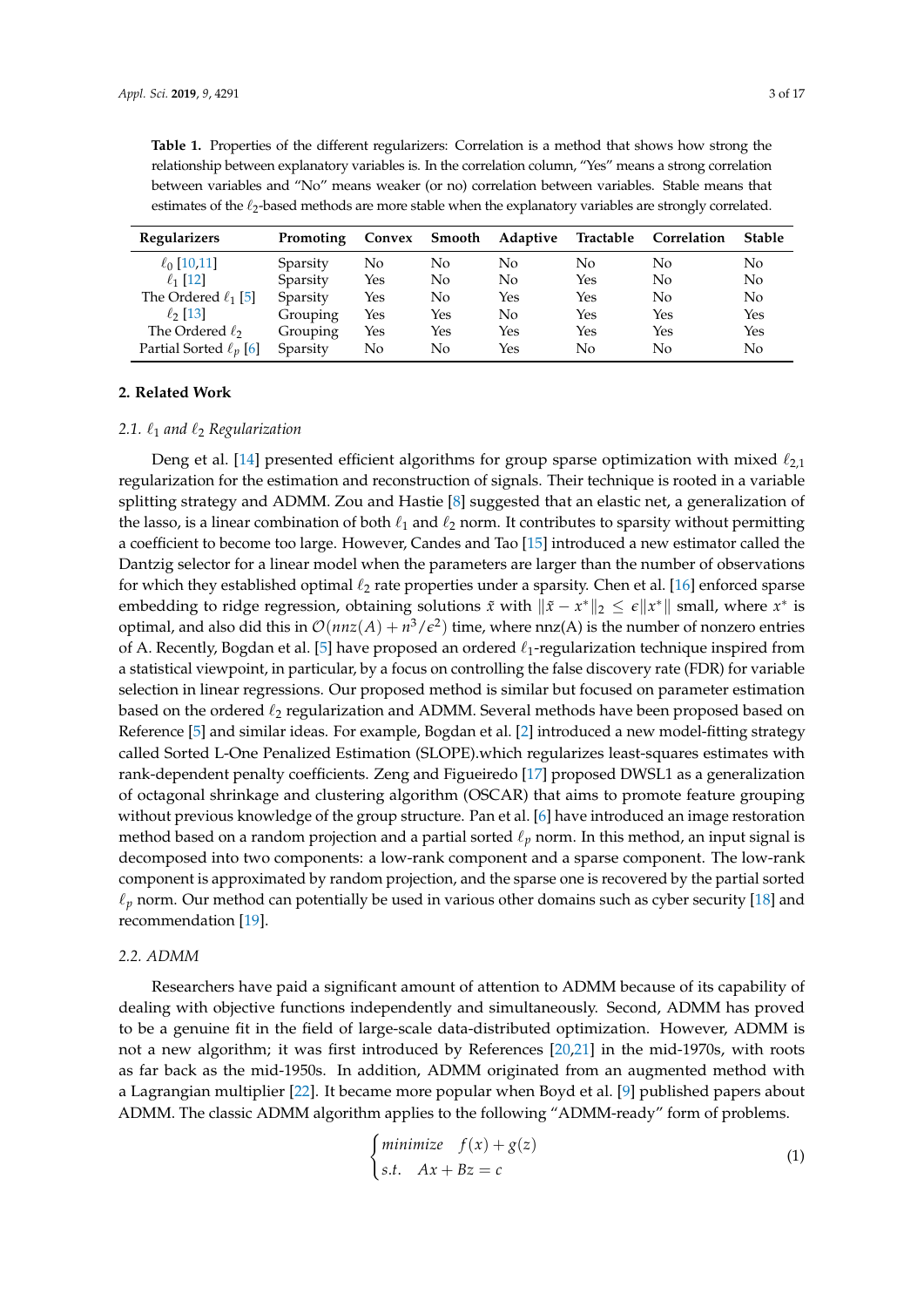The wide range of applications have also inspired the study of the convergence properties of ADMM. Under mild assumptions, ADMM can converge for all choices of the step size. Ghadimi et al. [\[23\]](#page-15-20) provided some advice on tuning over-relaxed ADMM in the quadratic problems. Deng and Yin [\[24\]](#page-15-21) have also suggested linear convergence results under the consideration of only a single strongly convex term, given that linear operator's A and B are full-rank matrices. These convergence results bound error as measured by an approximation to the primal–dual gap. Goldstein et al. [\[25\]](#page-15-22) created an accelerated version of ADMM that converges more quickly than traditional ADMM under an assumption that both objective functions are strongly convex. Yan and Yin [\[26\]](#page-15-23) explained, in detail, the different kinds of convergence properties of

# <span id="page-3-0"></span>**3. Ridge Regression with the Ordered**  $\ell_2$  **Regularization**

#### *3.1. The Ordered* `<sup>2</sup> *Regularization*

The proposed parameter estimation and variable selection method in this paper is computationally manageable and adaptive. This procedure depends on the ordered  $\ell_2$  regularization. Let  $\lambda =$  $(\lambda_1, \lambda_2, \dots, \lambda_p)$  be a decreasing sequence of positive scalars that satisfy the following condition:

ADMM and their prerequisite rules for converging. For further studies on ADMM, see Reference [\[9\]](#page-15-6).

<span id="page-3-3"></span><span id="page-3-1"></span>
$$
\lambda_1 \ge \lambda_2 \ge \lambda_3 \ge \dots \ge \lambda_p \ge 0 \tag{2}
$$

The ordered  $\ell_2$  regularization of a vector  $x \in \mathbb{R}^p$  when  $\lambda_1 > 0$  can be defined as follows:

$$
J_{\lambda}(x) = \lambda_1 x_{(1)}^2 + \lambda_2 x_{(2)}^2 + \dots + \lambda_p x_{(p)}^2 = \sum_{k=1}^p \lambda_{BH^{(k)}} x_{(k)}^2
$$
 (3)

where  $\lambda_{B,H(k)}$  is called a BHq method [\[27\]](#page-15-24), which generates an adaptive and a non-increasing value for *λ* (Reference [\[2\]](#page-14-1), Section 1.1). The details of  $\lambda_{BH(k)}$  are available in Section [4.2.](#page-6-0) For ease of presentation, we have written  $\lambda_k$  in place of  $\lambda_{BH^{(k)}}$  in the rest of the paper.  $x_{(1)}^2 \ge x_{(2)}^2 \ge x_{(3)}^2 \ge \cdots \ge x_{(p)}^2$  is the order statistic of the magnitudes of *x* [\[28\]](#page-16-0). The subscript *k* of *x* enclosed in parentheses indicates the *k*th-order statistic of a sample. Suppose that *x* is a sample size of 4. Hence, four numbers are observed in *x* if the sample values of  $x = (-2.1, -0.5, 3.2, 7.2)$ . The order statistics of *x* would be  $x_{(1)}^2=7.2^2$ ,  $x_{(2)}^2=3.2^2$ ,  $x_{(3)}^2=2.1^2$ ,  $x_{(4)}^2=0.5^2$ . The ordered  $\ell_2$  regularization is expressed as the first largest value of *λ* times the square of the first largest entry of *x*, plus the second largest value of *λ* times the square of the second largest entry of *x*, and so on.  $A \in \mathbb{R}^{n \times p}$  and  $b \in \mathbb{R}^n$  are a matrix and a vector, respectively. The ordered  $\ell_2$  regularized loss minimization can be expressed as follows:

$$
\min_{x \in \mathbb{R}^p} \frac{1}{2} \|Ax - b\|_2^2 + \frac{1}{2} \{\lambda_1 x_{(1)}^2 + \dots + \lambda_p x_{(p)}^2\}
$$
 (4)

<span id="page-3-2"></span>**Theorem 1.** If the square root of  $J_\lambda(x)$  (Equation [\(3\)](#page-3-1)) is a norm on  $\mathbb{R}^p$  and a function  $\|.\|:\mathbb{R}^p\to\mathbb{R}$  satisfying *the following three properties, then the following Corollaries 1 and 2 are true.*

- *i (Positivity)*  $||x|| \ge 0$  *for any*  $x \in \mathbb{R}^p$  *and*  $||x|| = 0$  *if and only if*  $x = 0$ *.*
- *ii*  $(Homogeneity)$   $\|cx\| = |c| \|x\|$  for any  $x \in \mathbb{R}^p$  and  $c \in \mathbb{R}$ .
- *iii (Triangle inequality)*  $||x + y|| \le ||x|| + ||y||$  *for any x, y*  $\in \mathbb{R}^p$ .

*Note:*  $||x||$  *and*  $||x||_2$  *are used interchangeably.* 

<span id="page-3-4"></span>**Corollary 1.** When all the  $\lambda'_k$ s take on an equal positive value,  $J_\lambda(x)$  reduces to the square of the usual  $\ell_2$  norm.

<span id="page-3-5"></span>**Corollary 2.** *When*  $\lambda_1 > 0$  *and*  $\lambda_2 = \ldots = \lambda_p = 0$ *, the square root of*  $J_\lambda(x)$  *reduces to the*  $\ell_{\infty}$  *norm.* 

Proofs of the theorem and corollaries are provided in Appendix [A.](#page-13-0) Table [2](#page-4-1) shows the notations used in this paper and their meanings.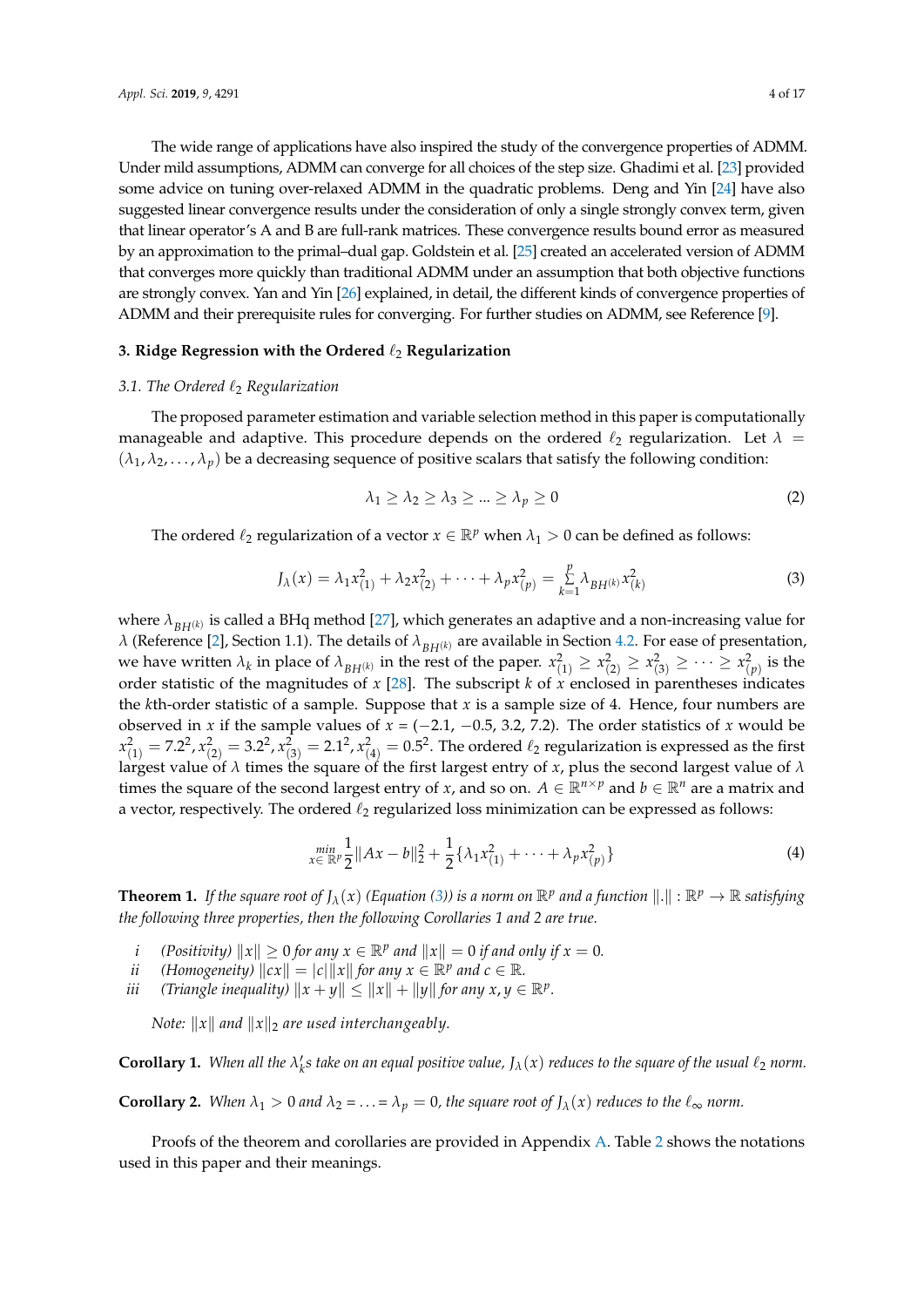<span id="page-4-1"></span>

| <b>Notations</b>                                                              | Explanations                                                                                 | <b>Notations</b>                                        | <b>Explanations</b>                                                                                                                                             |
|-------------------------------------------------------------------------------|----------------------------------------------------------------------------------------------|---------------------------------------------------------|-----------------------------------------------------------------------------------------------------------------------------------------------------------------|
| Matrix<br>Vector<br>$\ \cdot\ _1$<br>$\ \cdot\ _2$                            | denoted by uppercase letter<br>denoted by lowercase letter<br>$\ell_1$ norm<br>$\ell_2$ norm | $\mathbf{f}$<br>g<br>$\partial f(x)$<br>$\partial g(z)$ | loss convex function<br>Regularizer part ( $\ell_1$ or $\ell_2$ etc.)<br>subdifferential of convex function f at x<br>subdifferential of convex function g at z |
| $  x  _1 = \sum_{k=1}^n  x_k $                                                | $\ell_1$ norm                                                                                | L1                                                      | the $\ell_1$ norm or the lasso                                                                                                                                  |
| $\ x\ _2 = \sqrt{\sum_{k=1}^n  x_k ^2}$<br>$\ x\ _2^2 = \sum_{k=1}^n  x_k ^2$ | $\ell_2$ norm                                                                                | OL1                                                     | ordered $\ell_1$ norm or ordered lasso                                                                                                                          |
|                                                                               | square of $\ell_2$ norm                                                                      | OL2                                                     | ordered $\ell_2$ norm or ordered ridge regression                                                                                                               |
| $J_{\lambda}(.)$                                                              | the ordered norm                                                                             | Eq.                                                     | equation                                                                                                                                                        |

**Table 2.** Notations and explanations.

**Note:** We often use the ordered  $\ell_2$  norm/regularization, OL2, and ADMM-O $\ell_2$  interchangeably.

# *3.2. The Ordered Ridge Regression*

We propose an ordered ridge regression in Equation [\(5\)](#page-4-2) and call it the ordered ridge regression because we used an ordered  $\ell_2$  regularization with an objective function instead of a standard  $\ell_2$ regularization. The ordered ridge regression is commonly used for parameter estimation and variable selection, particularly when data are strongly correlated and highly dimensional. The ordered ridge regression can be defined as follows:

$$
\min_{x \in \mathbb{R}^p} \frac{1}{2} \|Ax - b\|_2^2 + \frac{1}{2} J_\lambda(x)
$$
  
= 
$$
\min_{x \in \mathbb{R}^p} \frac{1}{2} \|Ax - b\|_2^2 + \frac{1}{2} \sum_{k=1}^p \lambda_k |x_{(k)}|^2
$$
 (5)

<span id="page-4-2"></span>where  $x \in \mathbb{R}^p$  denotes an unknown regression coefficient,  $A \in \mathbb{R}^{n \times p}$   $(p \gg n)$  is a known matrix,  $b \in \mathbb{R}^n$ represents a response vector, and  $J_\lambda(x)$  is the ordered  $\ell_2$  regularization. The optimal parameter choice for the ordered ridge regression is much more stable than that for a regular lasso; also, it achieves adaptivity in the following senses.

- i For decreasing  $(\lambda_k)$ , each parameter  $\lambda_k$  marks the entry or removal of some variable from the current model (therefore, its coefficient becomes either zero or nonzero); thus, coefficients remain constant in the model. We achieved this by putting some threshold values for  $\lambda_k$  (Reference [\[5\]](#page-15-2), Section 1.4).
- ii We observed that the price of including new variables declines as more variables are added to the model when the  $\lambda_k$  decreases.

## <span id="page-4-0"></span>**4. Applying ADMM to the Ordered Ridge Regression**

In order to apply ADMM to the problem in Equation [\(5\)](#page-4-2), we first transform it into an equivalent form of the problem in Equation [\(1\)](#page-2-2) by introducing an auxiliary variable *z*.

$$
\min_{x,z \in \mathbb{R}^p} \frac{1}{2} \|Ax - b\|_2^2 + \frac{1}{2} J_\lambda(z) \quad s.t. \quad x - z = 0 \tag{6}
$$

<span id="page-4-3"></span>We can see that Equation [\(6\)](#page-4-3) has two blocks of variables (i.e., *x* and *z*). Its objective function is separable in the form of Equation [\(1\)](#page-2-2) since  $f(x) = \frac{1}{2} ||Ax - b||_2^2$  and  $g(z) = \frac{1}{2} J_\lambda(z) = \frac{1}{2} \lambda ||z||_2^2$  $\frac{1}{2}$ *p*  $\sum_{k=1}^{L} \lambda_k |x_{(k)}|^2$ , where  $A = I$  and  $B = -I$ . Therefore, ADMM is applicable to Equation [\(6\)](#page-4-3). An augmented Lagrangian form of Equation  $(6)$  can be defined as follows:

<span id="page-4-4"></span>
$$
\mathcal{L}_p(x, z, y) = \frac{1}{2} ||Ax - b||_2^2 + \frac{1}{2}\lambda ||z||_2^2 + y^T(x - z) \n+ \frac{\rho}{2} ||x - z||_2^2
$$
\n(7)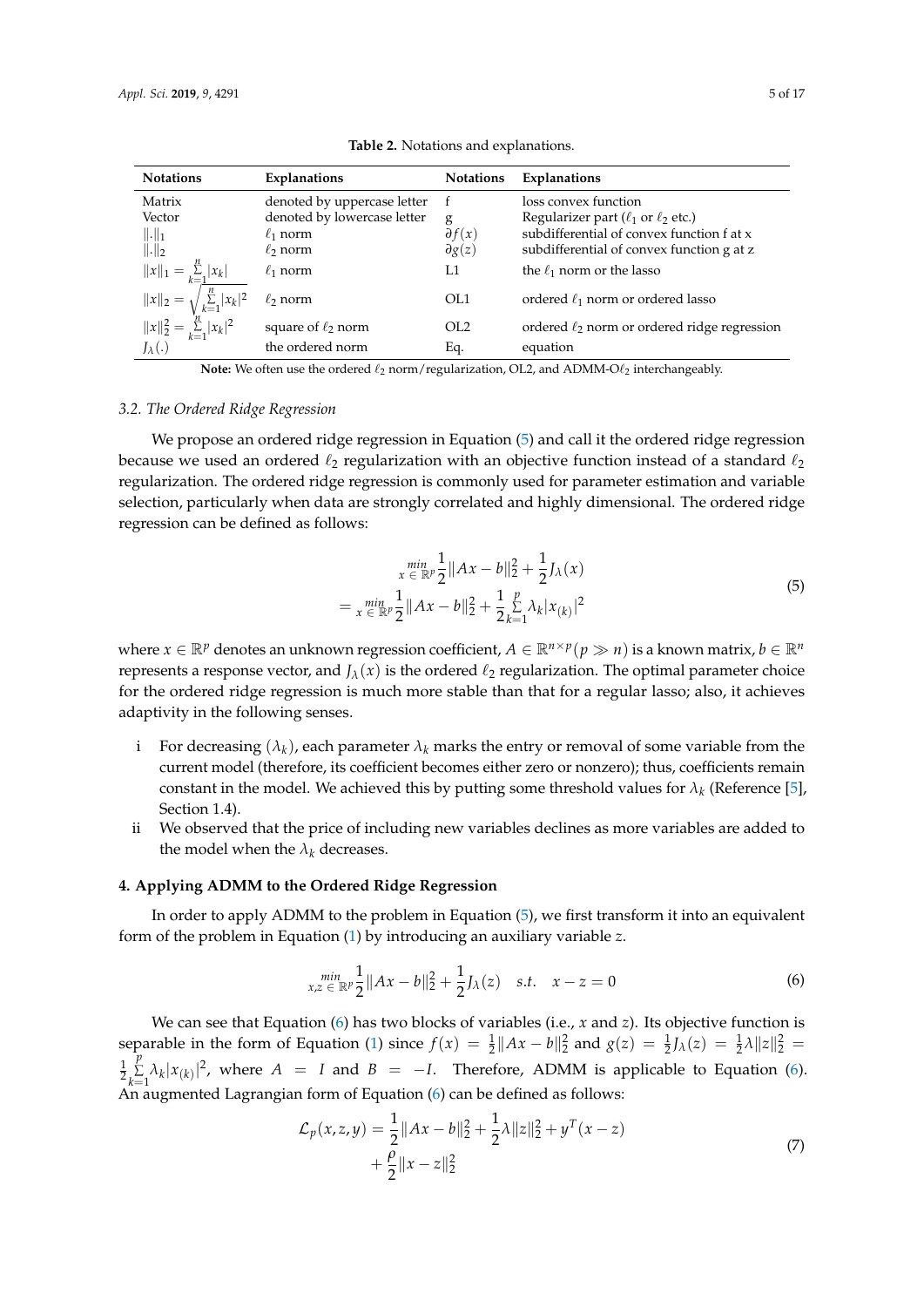where  $y \in \mathbb{R}^p$  is a Lagrangian multiplier and  $\rho > 0$  denotes a penalty parameter. Next, we apply ADMM to the augmented Lagrangian equation of Equation [\(7\)](#page-4-4) (Reference [\[9\]](#page-15-6), Section 3.1), which renders ADMM iterations as follows:

$$
x^{k+1} := \underset{x \in \mathbb{R}^p}{\operatorname{argmin}} \mathcal{L}_p(x, z^k, y^k)
$$
  
\n
$$
z^{k+1} := \underset{z \in \mathbb{R}^p}{\operatorname{argmin}} \mathcal{L}_p(x^{k+1}, z, y^k)
$$
  
\n
$$
y^{k+1} := y^k + \rho(x^{k+1} - z^{k+1})
$$
\n(8)

<span id="page-5-0"></span>Proximal gradient methods are well known for solving convex optimization problems for which the objective function is the sum of a smooth loss function and a non-smooth penalty function [\[9](#page-15-6)[,29](#page-16-1)[,30\]](#page-16-2). A well-studied example is  $\ell_1$  regularized least squares [\[1](#page-14-0)[,5\]](#page-15-2). It should be noted that an ordered  $\ell_1$  norm is convex but not smooth. Therefore, these researchers used a proximal gradient method. In contrast, we have employed an ADMM method because ADMM can solve convex optimization problems for which the objective function is either the sum of a smooth loss function and a non-smooth penalty function or both loss and penalty function are smooth and ADMM also supports parallelism. In the ordered ridge regression, both loss and penalty function are smooth, whereas, in the ordered elastic net, loss function is smooth and penalty function is non-smooth.

## <span id="page-5-4"></span>*4.1. Scaled Form*

We can also define ADMM in scaled form by merging a linear and a quadratic term in augmented Lagrangian and then a scaled dual variable, which is shorter and more appropriate. The scaled dual form of ADMM iterations in Equation [\(8\)](#page-5-0) can be expressed as follows:

<span id="page-5-1"></span>
$$
x^{k+1} := \underset{x \in \mathbb{R}^p}{\operatorname{argmin}} (f(x) + (\rho/2) \|x - z^k + u^k\|_2^2)
$$
 (9a)

$$
z^{k+1} := \frac{\arg\min}{z \in \mathbb{R}^p} (g(z) + (\rho/2) \|x^{k+1} - z + u^k\|_2^2)
$$
(9b)

<span id="page-5-2"></span>
$$
u^{k+1} := u^k + x^k - z^k \tag{9c}
$$

where  $u = \frac{1}{\rho}y$  and u is the scaled dual variable. Next, we can minimize the augmented Lagrangian in Equation  $(7)$  with respect to *x* and *z*, successively. Minimizing Equation  $(7)$  with respect to *x* becomes the *x* subproblem of Equation [\(9a](#page-5-1)), and it can be expressed as follows:

$$
\min_{x \in \mathbb{R}^p} \frac{1}{2} \|Ax - b\|_2^2 + (\rho/2) \|x - z^k + u^k\|_2^2
$$
  
= 
$$
\min_{x \in \mathbb{R}^p} \frac{1}{2} \{x^T A^T A x - 2b^T A x\} + \frac{\rho}{2} \{x^2 - 2(z^k - u^k)^T x\}
$$
 (10a)

After computing a derivative of Equation [\(10a](#page-5-2)) with respect to *x*, then the setting of the derivative of *x* becomes equal to zero. Notice that this is a convex problem; therefore, it minimizes to solve the following linear system of Equation [\(10b](#page-5-2)):

$$
\Leftrightarrow A^T A x + \rho x - b^T A - \rho (z^k - u^k)^T = 0
$$
  

$$
x^{k+1} = (A^T A + \rho * I)^{-1} (A^T b + \rho (z^k - u^k))^T
$$
 (10b)

Minimizing problem Equation [\(7\)](#page-4-4) w.r.t. *z*, we obtain Equation [\(9b](#page-5-1)), and it results in the following *z* subproblem:

<span id="page-5-3"></span>
$$
\min_{z \in \mathbb{R}^p} \frac{1}{2} \lambda \|z\|_2^2 + \frac{\rho}{2} \|x^{k+1} + u^k - z\|_2^2
$$

$$
= \min_{z \in \mathbb{R}^p} \frac{1}{2} \lambda_k z^T z + \frac{\rho}{2} \{ (x^{k+1} + u^k - z)^T (x^{k+1} + u^k - z) \}
$$
(11a)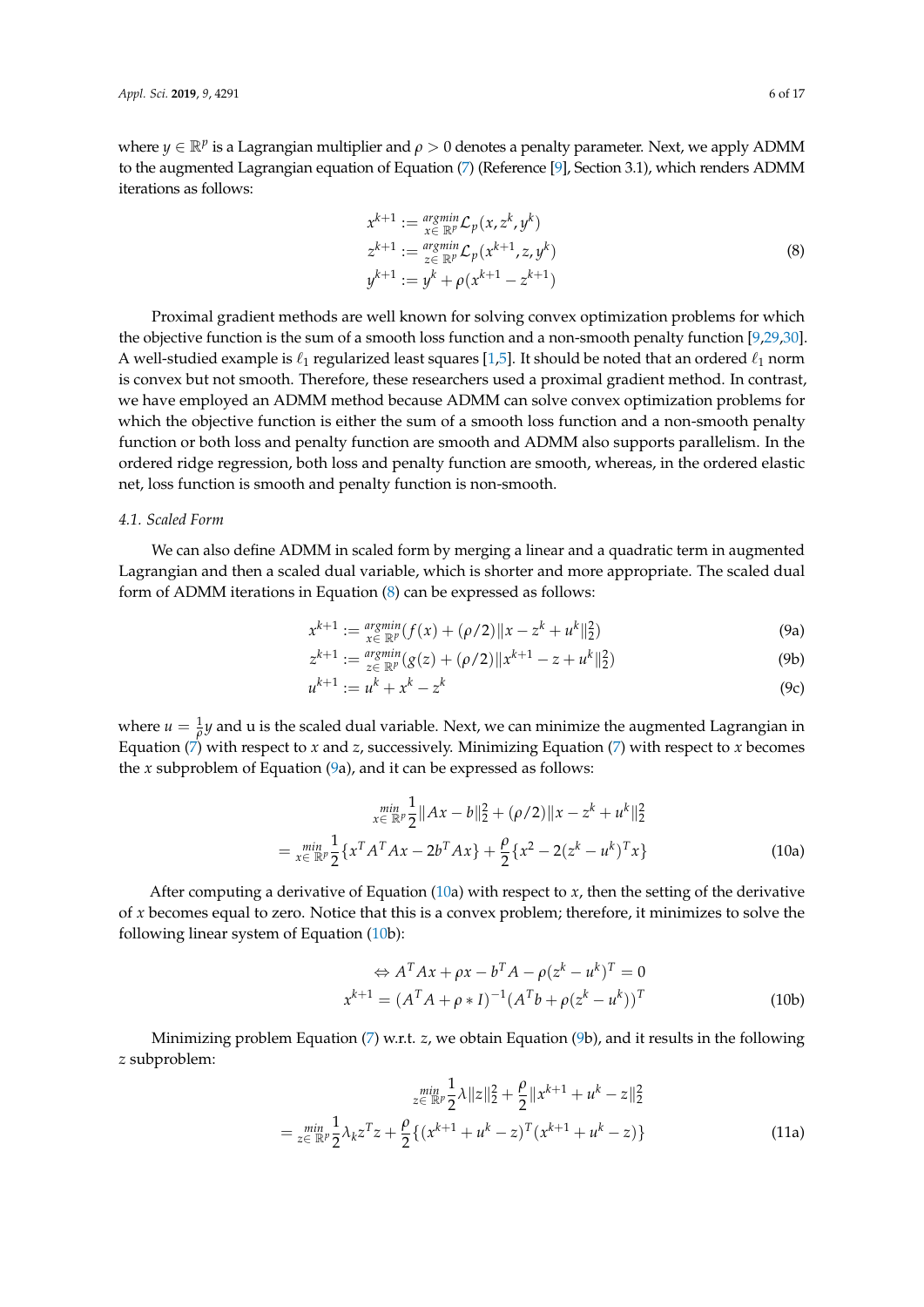After computing a derivative of Equation [\(11a](#page-5-3)) with respect to *z*, then the setting of the derivative of *z* becomes equal to zero. Notice that this is a convex problem; therefore, it minimizes to solve the following linear system of Equation [\(11b](#page-5-3)):

$$
\Leftrightarrow \frac{1}{2} 2\lambda_k z + \frac{\rho}{2} \{ 2z - 2(x^{k+1} + u^k)^T \} = 0
$$
  

$$
z^{k+1} = (\lambda_k + \rho * I)^{-1} \rho(x^{k+1} + u^k)
$$
 (11b)

Finally, the multiplier (i.e., the scaled dual variable *u*) is updated in the following way:

<span id="page-6-2"></span>
$$
u^{k+1} = u^k + (x^k - z^k) \tag{12}
$$

Optimality conditions: Primal and dual feasibility are essential and adequate optimality conditions for ADMM in Equation [\(6\)](#page-4-3) [\[9\]](#page-15-6). Dual residual  $(S^{k+1})$  and primal residual  $(\gamma^{k+1})$  can be defined as follows:

Dual residual (
$$
S^{k+1}
$$
) at iteration  $k + 1$ 

\nPrimal residual ( $\gamma^{k+1}$ ) at iteration  $k + 1$ 

\n
$$
= x^{k+1} - z^{k+1}
$$

Stopping criteria: The stopping criterion for an ordered ridge regression is that primal and dual residuals must be small:

$$
\|\gamma^{k}\|_{2} \leq \epsilon^{pri} \qquad \text{where} \quad \epsilon^{pri} = \sqrt{p} \epsilon^{abs} + \epsilon^{rel} \max\{\|x^{k}\|_{2}, \|z^{k}\|_{2}\}
$$

$$
\|S^{k}\|_{2} \leq \epsilon^{dual} \qquad \text{where} \quad \epsilon^{dual} = \sqrt{n} \epsilon^{abs} + \epsilon^{rel} \|\rho \ast u^{k}\|_{2}
$$

We set  $\epsilon^{abs} = 10^{-4}$  and  $\epsilon^{rel} = 10^{-2}$ . For further details about this choice, see Reference [\[9\]](#page-15-6), Section 3).

# <span id="page-6-0"></span>*4.2. Over-Relaxed ADMM Algorithm*

By comparing Equations [\(1\)](#page-2-2) and [\(6\)](#page-4-3), we can write Equation [\(6\)](#page-4-3) in the over-relaxation form as follows:

<span id="page-6-1"></span>
$$
\alpha x^{k+1} + (1 - \alpha) z^k \quad \text{where A = I, B = -I and c = 0 in our case */}
$$
\n
$$
(13)
$$

Substituting *x <sup>k</sup>*+<sup>1</sup> with Equation [\(13\)](#page-6-1) into *z* of Equation [\(11b](#page-5-3)) and *u* of Equation [\(12\)](#page-6-2) updates the results in a relaxation form. Algorithm [1](#page-6-3) presents an ADMM iteration for the ordered ridge regression of Equation [\(6\)](#page-4-3).

<span id="page-6-3"></span>

| <b>Algorithm 1:</b> Over-relaxed ADMM for the ordered ridge regression                              |  |  |  |  |
|-----------------------------------------------------------------------------------------------------|--|--|--|--|
| 1: Initialize $x^0 \in \mathbb{R}^p$ , $z^0 \in \mathbb{R}^p$ , $u^0 \in \mathbb{R}^p$ , $\rho > 0$ |  |  |  |  |
| 2: while $(\ \gamma^k\ _2 \leq \epsilon^{pri} \&\&\ \beta^k\ _2 \leq \epsilon^{dual}$ ) do          |  |  |  |  |
| 3: $x^{k+1} \leftarrow (A^T A + \rho * I)^{-1} (A^T b + \rho (z^k - u^k))^T$                        |  |  |  |  |
| 4: $\lambda_k \leftarrow SortedLambda(\{\lambda_k\}); \triangleright$ refer to Algorithm 2          |  |  |  |  |
| 5: $z^{k+1} \leftarrow (\lambda_k + \rho * I)^{-1} \rho(\alpha x^{k+1} + (1 - \alpha) z^k + u^k)$   |  |  |  |  |
| 6: $u^{k+1} \leftarrow u^k + \alpha (x^{k+1} - z^{k+1}) + (1 - \alpha)(z^k - z^{k+1})$              |  |  |  |  |
| $7:$ end while                                                                                      |  |  |  |  |

We observed that ADMM Algorithm [1](#page-6-3) computes an exact solution for each subproblem and that their convergence is guaranteed by existing ADMM theory [\[24](#page-15-21)[,25](#page-15-22)[,31\]](#page-16-3). The most important and computationally intensive operation here is matrix inversion in line 3 of Algorithm [1.](#page-6-3) Here, matrix A is high-dimensional  $(p \gg n)$  and  $(A^TA + \rho * I)$  takes  $\mathcal{O}(np^2)$  and its inverse (i.e.,  $(A^TA + \rho * I)^{-1}$ )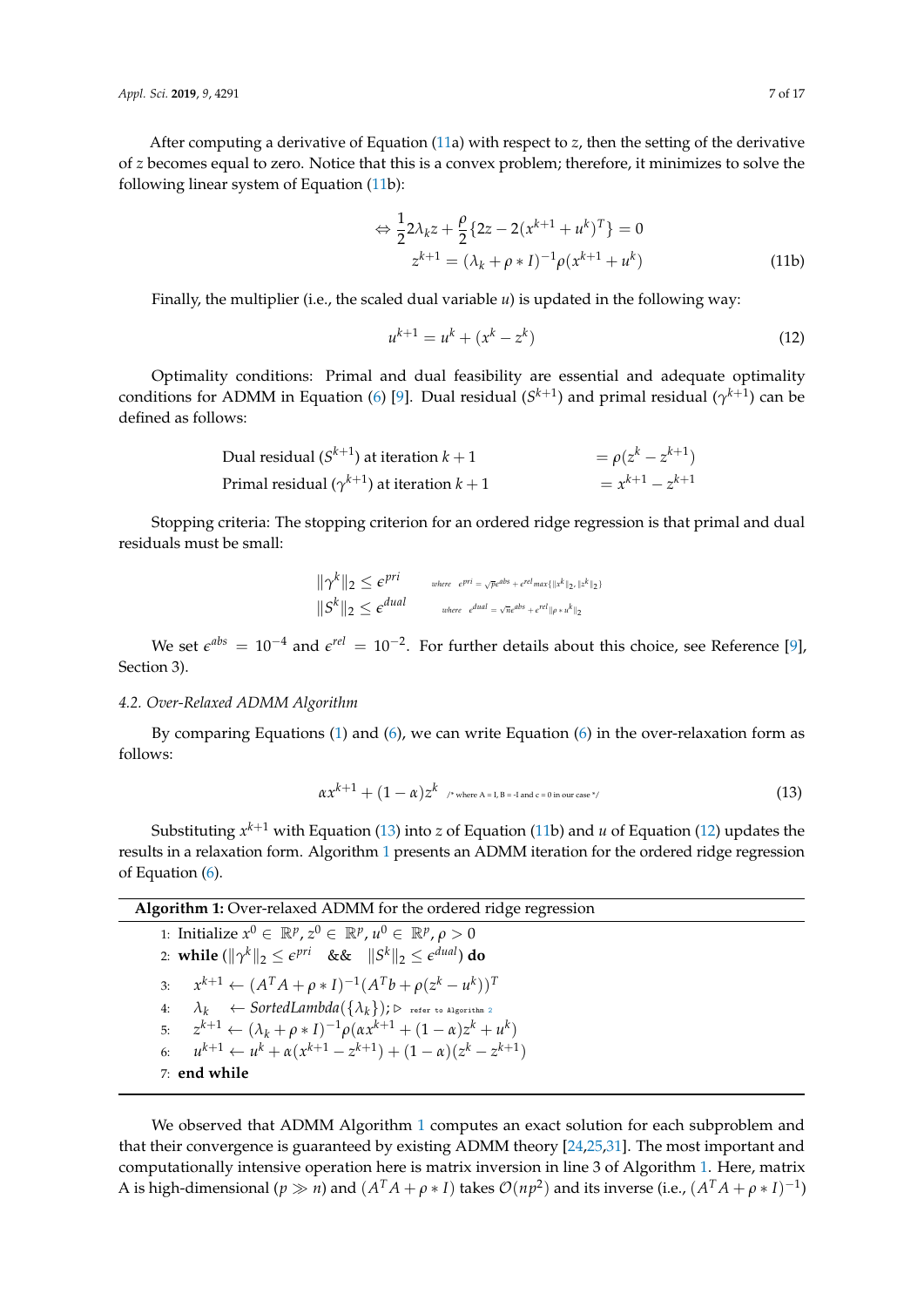takes  $\mathcal{O}(p^3)$ . We compute  $(A^T A + \rho * I)^{-1}$  and  $A^T b$  outside loop; then, we are left with (inverse \*  $(A^Tb + \rho(z^k - u^k))^T$ ), which is  $\mathcal{O}(p^2)$ , while addition and subtraction take  $\mathcal{O}(p)$ .  $(A^T A + \rho * I)^{-1}$ is also cacheable, so the complexity is just  $\mathcal{O}(p^3) + k * \mathcal{O}(np^2 + p)$  heuristically with k number of iteration.

**Generating the ordered parameter**  $(\lambda_k)$ : As mentioned in the beginning, we set out to identify a computationally tractable and adaptive solution. The regularizing sequences play a vital role in achieving this goal. Therefore, we generated adaptive values of  $(\lambda_k)$  such that regressor coefficients are penalized according to their respective order. Our regularizing sequence procedure is motivated by the BHq procedure [\[27\]](#page-15-24). The BHq method generates  $(\lambda_k)$  sequences as follows:

<span id="page-7-1"></span>
$$
\lambda_{BH^{(k)}} = \Phi^{-1} (1 - q * \frac{k}{2p})
$$
\n(14)

<span id="page-7-2"></span>
$$
\lambda_k = \lambda_{BH^{(k)}} \sqrt{1 + \frac{\sum\limits_{j < k} \lambda_{BH^{(j)}}^2}{n - k}} \tag{15}
$$

where *k* > 0, Φ−<sup>1</sup> (*α*) is *α*th quantile of a standard normal distribution, and *q* is a parameter, namely  $q \in [0;1]$ . We started with  $\lambda_1 = \lambda_{BH^{(1)}}$  as an initial value of the ordered parameter  $(\lambda_k)$ .

Algorithm [2](#page-7-0) presents a method for generating sorted  $(\lambda_k)$ . The difference between lines 5 and 6 in Algorithm [2](#page-7-0) is that line 5 is for low-dimensional ( $n \leq p$ ) data and that line 6 is for high-dimensional data ( $p \gg n$ ). Finally, we used the ordered  $(\lambda_k)$  from Algorithm [2](#page-7-0) (i.e., the adaptive value of  $(\lambda_k)$ ) in the ordered ridge regression of Equations [\(6\)](#page-4-3) and [\(7\)](#page-4-4) instead of ordinary  $\lambda$ . This makes the ordered  $\ell_2$ adaptive and different from standard  $\ell_2$ .

<span id="page-7-0"></span>

| <b>Algorithm 2:</b> Sorted Lambda $({\lambda_k})$                                                                                                                                                                                                                                                                                                                                                                                                                                      |
|----------------------------------------------------------------------------------------------------------------------------------------------------------------------------------------------------------------------------------------------------------------------------------------------------------------------------------------------------------------------------------------------------------------------------------------------------------------------------------------|
| 1: Initialize $q \in [0;1], k > 0, p, n \in N$                                                                                                                                                                                                                                                                                                                                                                                                                                         |
| $2{:}~~ \lambda_1 \leftarrow \lambda_{BH^{(1)}}; \triangleright \text{ } \lambda_{_{BH^{(1)}}} \text{ is from Equation(14) where } k = 1$                                                                                                                                                                                                                                                                                                                                              |
| 3: for $k \in \{2, , K\}$ do                                                                                                                                                                                                                                                                                                                                                                                                                                                           |
|                                                                                                                                                                                                                                                                                                                                                                                                                                                                                        |
| $\begin{array}{ll} \textbf{4:} & \lambda_{BH(k)} \leftarrow \Phi^{-1} (1 - q * \frac{k}{2p}) \\ & \sum\limits_{k=1}^{N-2} \lambda_k \leftarrow \lambda_{BH(k)} * \sqrt{1 + \frac{\sum\limits_{p= k-1}^{j < k^2} \lambda_{BH(j)}^2}{p - k - 1}}; \, \textbf{D} \text{ when } \textbf{D} \textbf{P} \right)} \\ \textbf{6:} & \lambda_k \leftarrow \lambda_{BH(k)} * \sqrt{1 + \frac{j < k^2 \lambda_{BH(j)}^2}{2p - k - 1}}; \, \textbf{D} \text{ when } \textbf{D} \textbf{P} \textbf$ |
|                                                                                                                                                                                                                                                                                                                                                                                                                                                                                        |
| $7:$ end for                                                                                                                                                                                                                                                                                                                                                                                                                                                                           |

# *4.3. The Ordered Elastic Net*

A standard  $\ell_2$  (or an ordered  $\ell_2$ ) regularization is a commonly used tool to estimate parameters for microarray datasets (strongly correlated grouping). However, a key drawback of the  $\ell_2$  regularization is that it cannot automatically select relevant variables because the  $\ell_2$  regularization shrinks coefficient estimates closer but not exactly equal to zero (Reference [\[12\]](#page-15-9), Chapter 6.2). On the other hand, a standard  $\ell_1$  (or an ordered  $\ell_1$ ) regularization can automatically determine relevant variables due to its sparsity property. However, the  $\ell_1$  regularization also has a limitation. Especially when different variables are highly correlated, the  $\ell_1$  regularization tends to pick only a few of them and to remove the remaining ones—even important ones that might be better predictors. To overcome the limitations of both  $\ell_1$  and  $\ell_2$  regularization, we proposed another method called an ordered elastic net (the ordered  $\ell_{1,2}$  regularization or ADMM-O $\ell_{1,2}$  or -O $\ell_{1,2}$ ), similar to a standard elastic net [\[8\]](#page-15-5), by combining the ordered  $\ell_2$  regularization with the ordered  $\ell_1$  regularization and the elastic net. By doing so, the ordered  $\ell_{1,2}$  regularization automatically selects relevant variables in a way similar to the ordered  $\ell_1$  regularization. In addition, it can select groups of strongly correlated variables. The key difference between the ordered elastic net and the standard elastic net is a regularization term. We apply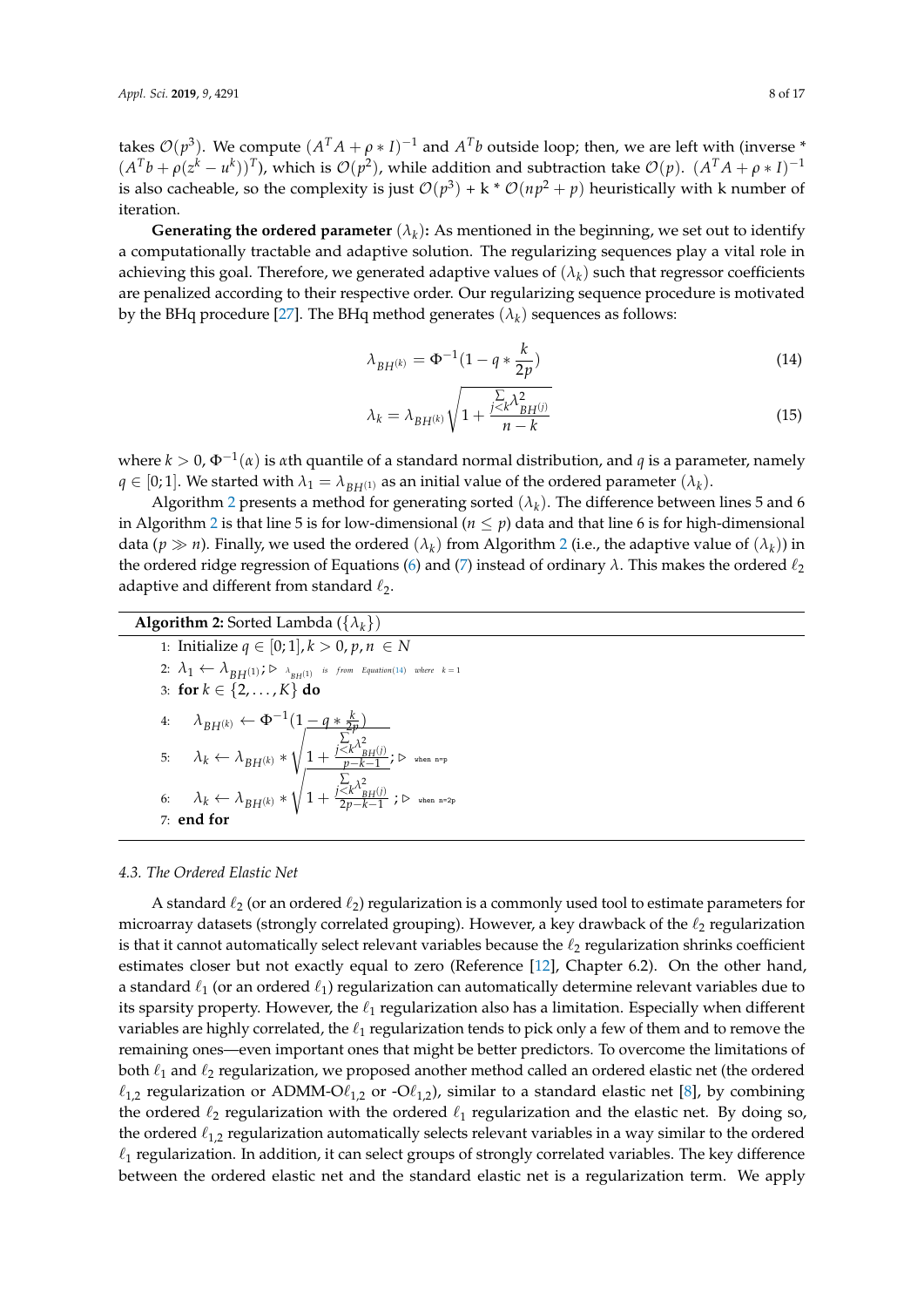the ordered  $\ell_1$  and  $\ell_2$  regularization in the ordered elastic net instead of the standard  $\ell_1$  and  $\ell_2$ regularization. This approach means that the ordered elastic net inherits the sparsity, grouping, and adaptive properties of the ordered  $\ell_1$  and  $\ell_2$  regularization. We have also employed ADMM to solve the ordered  $\ell_{1,2}$  regularized loss minimization as follows:

$$
\Leftrightarrow \min_{x \in \mathbb{R}^p} \frac{1}{2} \|Ax - b\|_2^2 + \alpha \lambda_{BH} \|x\|_1 + \frac{1}{2} (1 - \alpha) \lambda_{BH} \|x\|_2^2
$$

For simplicity, let  $\lambda_1 = \alpha \lambda_{BH}$  and  $\lambda_2 = (1 - \alpha) \lambda_{BH}$ . The ordered elastic net becomes

<span id="page-8-1"></span>
$$
\Leftrightarrow \min_{x \in \mathbb{R}^p} \frac{1}{2} \|Ax - b\|_2^2 + \lambda_1 \|x\|_1 + \frac{1}{2}\lambda_2 \|x\|_2^2
$$

Now, we can transform the above ordered elastic net equation into an equivalent form of Equation [\(1\)](#page-2-2) by introducing an auxiliary variable *z*.

$$
\Leftrightarrow \lim_{x,z \in \mathbb{R}^p} \underbrace{\frac{1}{2} \|Ax - b\|_2^2}_{f(x)} + \underbrace{\lambda_1 \|z\|_1 + \frac{1}{2} \lambda_2 \|z\|_2^2}_{g(z)} \ s.t. \ x - z = 0 \tag{16}
$$

We can minimize Equation [\(16\)](#page-8-1) w.r.t. *x* and *z* in the same way as we minimized the ordered  $\ell_2$ regularization in Section [4](#page-4-0) and Sections [4.1](#page-5-4) and [4.2.](#page-6-0) Therefore, we directly present the final results below without any details. The + sign means to select max (0,value).

$$
x^{k+1} = (A^T A + \rho * I)^{-1} (A^T b + \rho (z^k - u^k))
$$
  
\n
$$
z^{k+1} = \left( \frac{\rho (x^{k+1} + u^k) - \lambda_1}{\lambda_2 + \rho} \right)_+ - \left( \frac{-\rho (x^{k+1} + u^k) - \lambda_1}{\lambda_2 + \rho} \right)_+
$$
  
\n
$$
u^{k+1} = u^k + (x^k - z^k)
$$
\n(17)

#### <span id="page-8-0"></span>**5. Experiments**

A series of experiments were conducted on both simulated and real data to examine the performance of a proposed method. In this section, first, a concept to select a correct sequence of  $(\lambda_k)$ s is discussed. Second, an experiment on synthetic data is presented that describes the convergence of the lasso, SortedL1, ADMM-O $\ell_2$ , and ADMM-O $\ell_{1,2}$ . Finally, the proposed method is applied to a real feature selection dataset. The performance of the ADMM-O $\ell_{1,2}$  method is analyzed in comparison with state-of-the-art methods: the lasso and SortedL1. These two methods are chosen for comparison because they are very similar to the ADMM- $O\ell_{1,2}$  method except they use the regular lasso and the ordered lasso, respectively, while ADMM-O $\ell_{1,2}$  model employs the ordered  $\ell_{1,2}$  regularization with ADMM.

**Experimental setting:** The algorithms were implemented on Scala SparkTM with Scala code in both distributed and non-distributed versions. A distributed version of experiments was carried out in a cluster of virtual machines with four nodes: one master and three slaves. Each node has 10 GB of memory, 8 cores, CentOS release 6.2, and amd64: core-4.0-noarch. Apache spark<sup>TM</sup> 1.5.1 was deployed on it. The scholars also used IntelliJ IDEA 15 ULTIMATE as a Scala editor, interactive build tool sbt version 0.13.8, and Scala version 2.10.4. The standalone machine is a Lenovo desktop running Windows 7 Ultimate with an Intel<sup>TM</sup> Core<sup>TM</sup> i<sub>3</sub> Duo 3.20 GHz CPU and 4 GB of memory. The scholars used MATLAB<sup>TM</sup> version 8.2.0.701 running on a single machine to draw all figures. The source codes of the lasso, SortedL1, and ADMM-O $\ell_{1,2}$  are available at References [\[32](#page-16-4)[–34\]](#page-16-5), respectively.

# <span id="page-8-2"></span>*5.1. Adjusting the Regularizing Sequence* (*λ<sup>k</sup>* ) *for the Ordered Ridge Regression*

Figure [1](#page-9-0) was drawn using Algorithm  $(2)$ , where  $p = 5000$ . As seen in Figure [1,](#page-9-0) when the value of a parameter ( $q = 0.4$ ) becomes larger, the sequence  $(\lambda_k)$  decreases, while  $(\lambda_k)$  increases for a small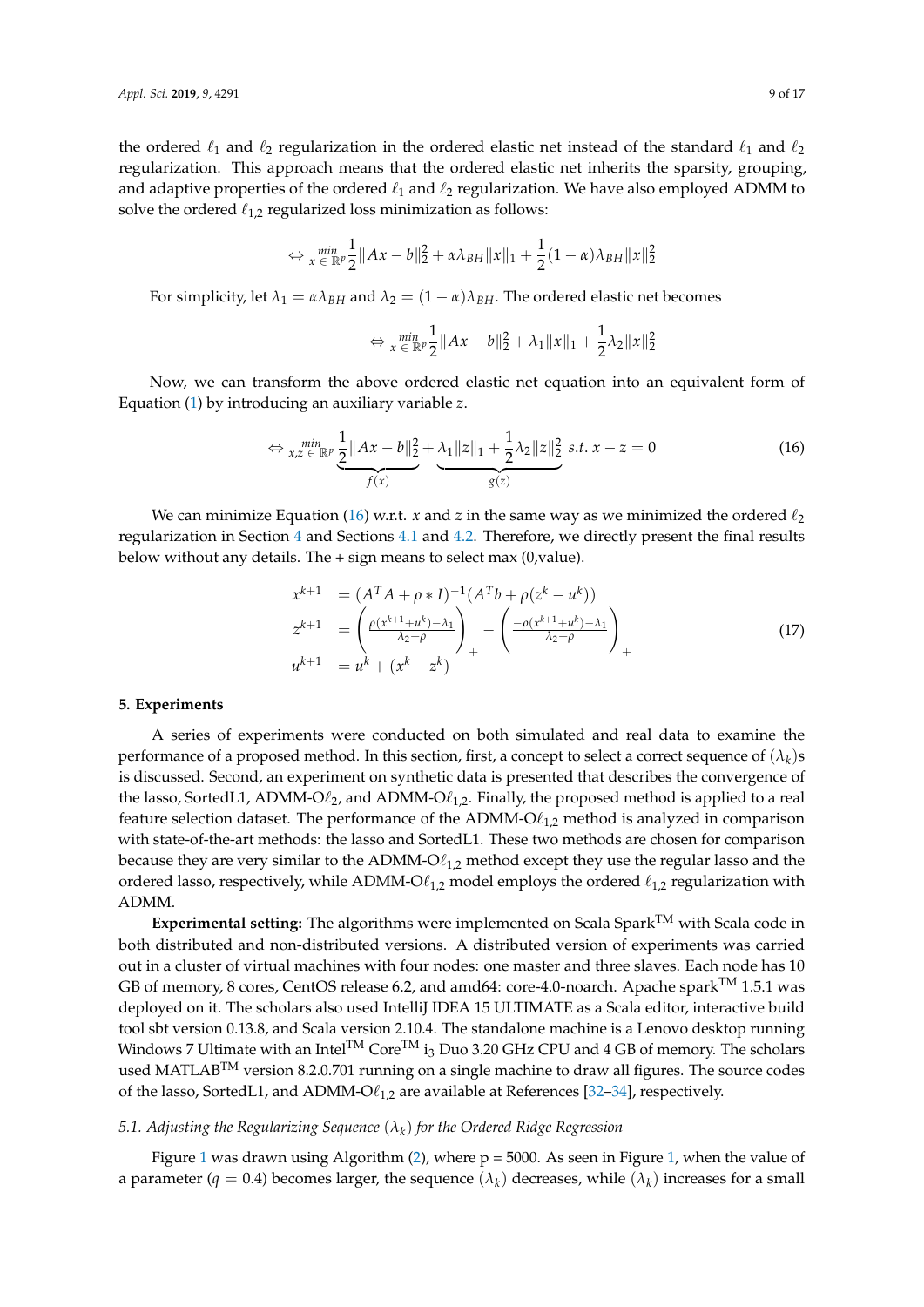value of  $q = 0.055$ . However, the goal is to obtain a non-increasing order of sequence  $(\lambda_k)$  by adjusting the value of *q*, which stimulates convergence. Here, adjusting means tuning the value of the parameter  $q$  using the BHq procedure to yield a suitable sequence  $(\lambda_k)$  such that it improves performance.

<span id="page-9-0"></span>

**Figure 1.** Illustration of sequence  $\{\lambda_k\}$  for  $p = 5000$ : The solid line of  $\lambda_{B(H(k))}$  is given by Equation [\(14\)](#page-7-1), while the dashed and dotted lines of  $\lambda_k$  are given by Equation [\(15\)](#page-7-2) for  $n = p$  and  $n = 2p$ , respectively.

# *5.2. Experimental Results of Synthetic Data*

In this section, numerical examples show the convergences of ADMM-O $\ell_{1,2}$ , ADMM-O $\ell_{2}$ , and other methods. A tiny, dense example of an ordered  $\ell_2$  regularization is examined, where the feature matrix A has  $n = 1500$  examples and  $p = 5000$  features. Synthetic data is generated as follows: create a matrix *A* and choose  $A_{i,j}$  using  $\mathcal{N}(0,1)$  and then normalize columns of the matrix *A* to have the unit  $\ell_2$  norm.  $x^0$  ∈  $\mathbb{R}^p$  is generated such that each sampled from  $x^0$  ∼  $\mathcal{N}(0,0.02)$  is a Gaussian distribution. Label b is calculated as b = A\* $x^0$  + v, where v  $\sim \mathcal{N}(0, 10^{-3} * I)$ , which is the Gaussian noise. A penalty parameter  $ρ = 1.0$ , an over-relaxed parameter  $α = 1.0$ , and termination tolerances  $e^{abs}$  ≤ 10<sup>−4</sup> and  $e^{rel}$  ≤ 10<sup>−2</sup> are used. Variables  $u^0$  ∈  $\mathbb{R}^p$  and  $z^0$  ∈  $\mathbb{R}^p$  are initialized to be zero.  $\lambda \in \mathbb{R}^p$ is a non-increasing ordered sequence according to Section [5.1](#page-8-2) and Algorithm [2.](#page-7-0) Figure [2a](#page-10-0),b indicates the convergence of ADMM-O $\ell_2$  and ADMM-O $\ell_{1,2}$ , respectively. Figure [3a](#page-10-1),b shows the convergence of the ordered  $\ell_1$  regularization and the lasso, respectively. It can be seen from the Figures [2](#page-10-0) and [3](#page-10-1) that the ordered  $\ell_2$  regularization converges faster than all algorithms. The ordered  $\ell_1$ , lasso, ordered  $\ell_{1,2}$ , and ordered  $\ell_2$  take less than 80, 30, 30, and 10 iterations, respectively to converge. Dual is not guaranteed to be feasible. Therefore, a level of infeasibility of dual is also needed to compute. A numerical experiment terminates whenever both the infeasibility  $(\hat{w})$  and relative primal-dual gap  $(\delta(b))$  are less than equal to  $\lambda(1)$ (Tolinfeas ( $e^{infeas} = 10^{-6}$ ) and TolRelGap ( $e^{gap} = 10^{-6}$ ), respectively) the ordered  $\ell_1$  regularization harness synthetic data provided by Reference [\[5\]](#page-15-2). The same data is generated for the lasso as for the ordered  $\ell_2$  regularization except for an initial value of  $\lambda$ . For the lasso, set  $\lambda = 0.1*\lambda_{max}$ , where  $\lambda_{max} = \|A^T * b\|_\infty$ . The researchers also use 10-fold cross-validation (cv) with the lasso. For further details about this step, see Reference [\[9\]](#page-15-6).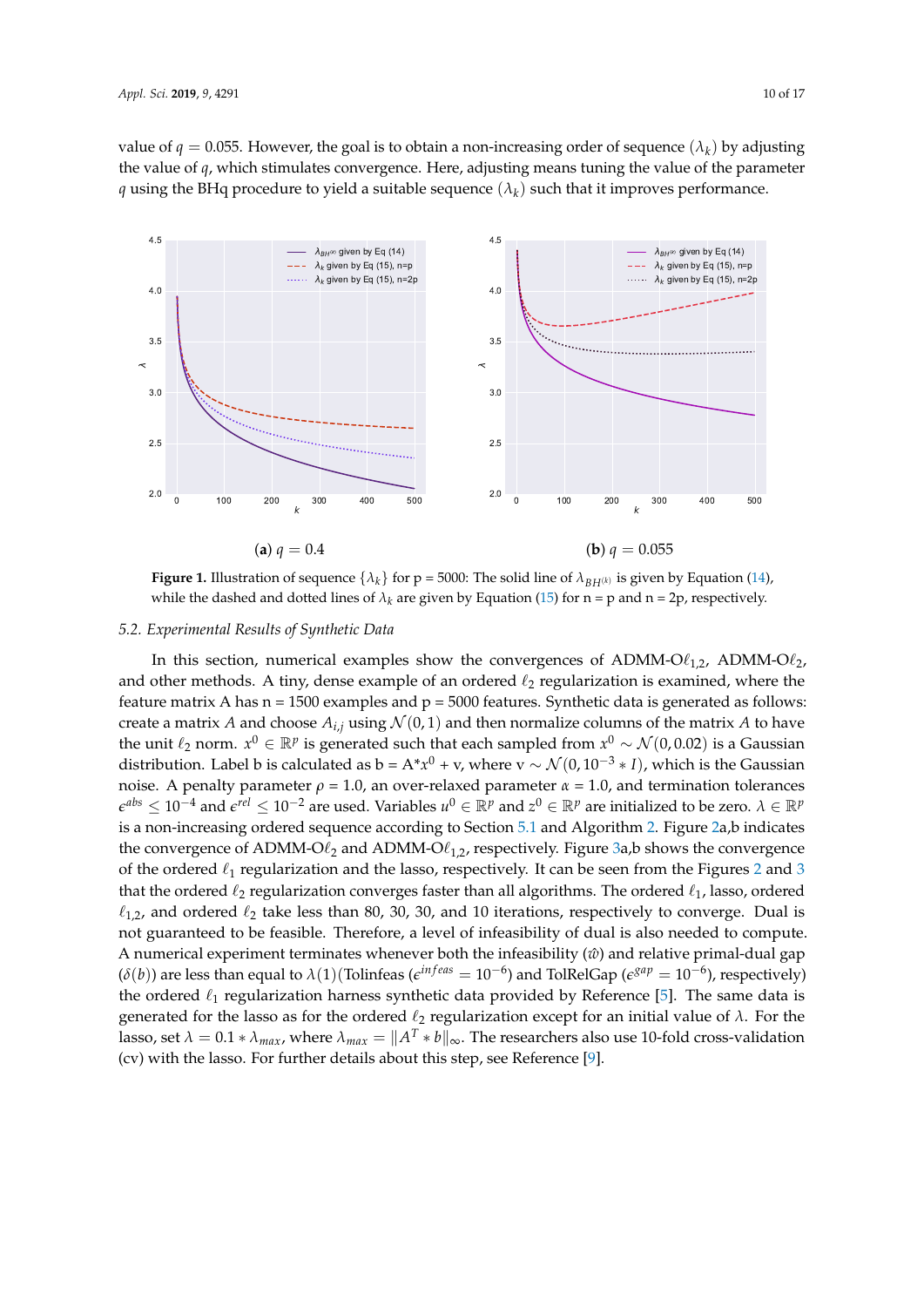<span id="page-10-0"></span>

(a) The ordered  $\ell_2$  regularization. (**b**) The ordered  $\ell_{1,2}$  regularization.



<span id="page-10-1"></span>

(a) The ordered  $\ell_1$  regularization.

(**b**) The lasso.



## *5.3. Experimental Results of Real Data*

Variable selection difficulty arises when the number of features (p) are greater than the number of instances (n). The proposed method genuinely handles these types of issues. The practical application of the ADMM method is in many domains such as computer vision and graphics [\[35\]](#page-16-6), analysis of biological data [\[36](#page-16-7)[,37\]](#page-16-8), and smart electric grids [\[38](#page-16-9)[,39\]](#page-16-10). A biological leukaemia dataset [\[40\]](#page-16-11) was used to demonstrate the performance of the proposed method. Leukemia is a type of cancer that impairs the body's ability to build healthy blood cells. Leukemia begins in the bone marrow. There are many types of leukemia, such as acute lymphoblastic leukemia, acute myeloid leukemia, and chronic lymphocytic leukemia. The following two types of leukemia are used in this experiment: acute lymphoblastic leukemia and acute myeloid leukemia. The leukemia dataset consists of 7129 genes and 72 samples [\[41\]](#page-16-12). Randomly split the data into training and test sets. In the training set, there are 38 samples, among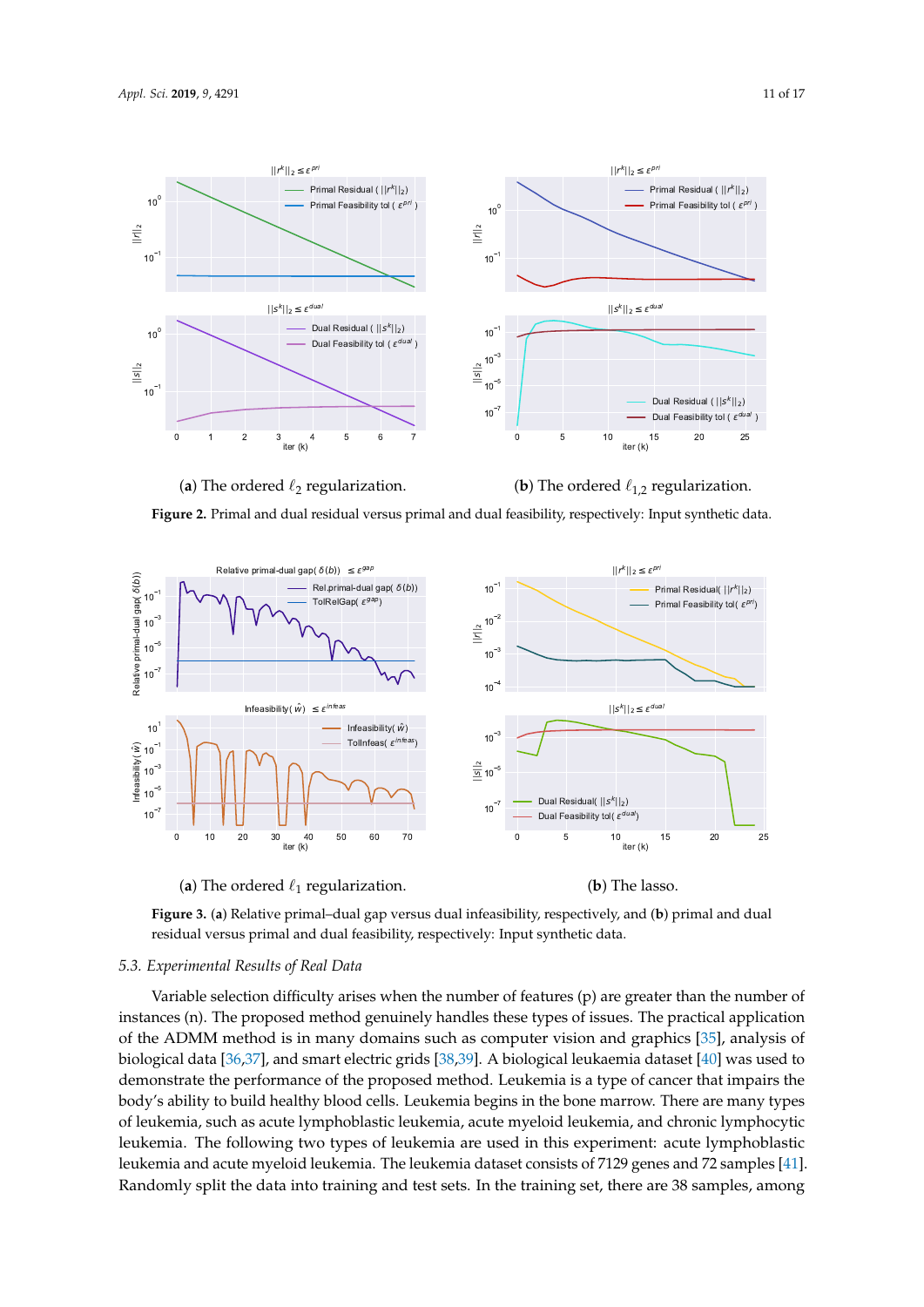which 27 are type I ALL (acute lymphoblastic leukemia) and 11 are type II AML (acute myeloid leukemia). The remaining 34 samples allowed us to test the prediction accuracy. The test set contains 20 type I ALL and 14 type II AML. The data were labeled according to the type of leukemia (ALL or AML). Therefore, before applying an ordered elastic net, the type of leukemia (ALL =  $-1$ , or AML = 1) is converted as a  $(-1, 1)$  response y. Predicted response  $\hat{y}$  is set to 1 if  $\hat{y} > 0$ ; otherwise, it is set to −1.  $\lambda \in \mathbb{R}^p$  is a non-increasing, ordered sequence generated according to Section [5.1](#page-8-2) and Algorithm [2.](#page-7-0) For the regular lasso, *λ* is a single scalar value generated using Equation [\(14\)](#page-7-1). *α* = 0.1 is used for the

leukemia dataset. All other settings are the same as experiment with synthetic data.

Table [3](#page-11-0) illustrates the experiment results of the leukemia dataset for different types of regularization. The lowest average mean square error (MSE) of regularization is the ordered  $\ell_2$ , followed by the ordered  $\ell_{1,2}$  and lasso, while the highest average MSE can be seen in the ordered  $\ell_1$ . Looking at Table [3](#page-11-0) first, it is clear that the ordered  $\ell_2$  converges the fastest among all the regularizations. The second fastest converging regularization is the ordered  $\ell_{1,2}$ , while the slowest converging regularization is the ordered  $\ell_1$ . The ordered  $\ell_2$  takes an average iteration around 190 and an average time around 0.15 s to converge. On the other hand, the ordered  $\ell_{1,2}$ , the ordered  $\ell_1$ , and lasso take average iterations around 1381, 10,000, and 10,000, respectively, and average times around: 1.0, 14.0, and 5.0 s, respectively, to converge. It can also be seen from the data in Table [3](#page-11-0) that the ordered  $\ell_2$  selected all the variables but that the goal is to select only the relevant variables from strongly correlated, high-dimensional dataset. Therefore, the ordered elastic net was proposed, which only selects relevant variables and discards irrelevant variables. As can be seen from Table [3,](#page-11-0) average MSE, time, and iteration in the ordered  $\ell_1$  regularization and lasso are significantly more than the ordered  $\ell_{1,2}$  regularization, although an average gene selection in the ordered  $\ell_{1,2}$  regularization is more than that of the ordered  $\ell_1$  regularization and lasso. The ordered  $\ell_1$  and lasso select averages around 84 and 7 variables, respectively, whereas the ordered  $\ell_{1,2}$  selects an average around 107 variables. The lasso performs poorly on the leukemia dataset. The reason for this is that strongly correlated variables are present in the leukemia dataset. In general, the ordered elastic net performs better than the ordered  $\ell_1$ and lasso. Figure [4](#page-12-1) shows the ordered elastic net solution paths and the variable selection results.

<span id="page-11-0"></span>

| q       | Method                                                | <b>Test Error</b>                | #Genes         | Time                                    | #Iter                   |
|---------|-------------------------------------------------------|----------------------------------|----------------|-----------------------------------------|-------------------------|
| 0.1     | Lasso<br>The ordered $\ell_1$<br>The ordered $\ell_2$ | 2.352941<br>2.235294<br>2.117647 | 6<br>56<br>All | 5.459234 s<br>16.208356 s<br>0.176351 s | 10,000<br>10,000<br>216 |
|         | The ordered $\ell_{1,2}$                              | 2.352941                         | 109            | 1.391347 s                              | 2104                    |
| 0.2     | Lasso                                                 | 2.352941                         | 6              | 5.419032 s                              | 10,000                  |
|         | The ordered $\ell_1$                                  | 2.352941                         | 65             | 14.990179 s                             | 10,000                  |
|         | The ordered $\ell_2$                                  | 2.117647                         | A11            | $0.167623$ s                            | 197                     |
|         | The ordered $\ell_{1,2}$                              | 2.352941                         | 107            | 1.046763 s                              | 1597                    |
| 0.3     | Lasso                                                 | 2.352941                         | 6              | 5.394828 s                              | 10,000                  |
|         | The ordered $\ell_1$                                  | 2.352941                         | 85             | 15.477436 s                             | 10,000                  |
|         | The ordered $\ell_2$                                  | 2.117647                         | All            | $0.140347$ s                            | 185                     |
|         | The ordered $\ell_{1,2}$                              | 2.117647                         | 108            | 0.820148 s                              | 1276                    |
| 0.4     | Lasso                                                 | 2.235294                         | 7              | 5.470428 s                              | 10,000                  |
|         | The ordered $\ell_1$                                  | 2.352941                         | 90             | 12.206446 s                             | 10,000                  |
|         | The ordered $\ell_2$                                  | 2.117647                         | A11            | 0.135451 s                              | 178                     |
|         | The ordered $\ell_{1,2}$                              | 2.0                              | 107            | 0.685255 s                              | 1055                    |
| 0.5     | Lasso                                                 | 2.0                              | 8              | 5.387423 s                              | 10,000                  |
|         | The ordered $\ell_1$                                  | 2.352941                         | 126            | 13.226632 s                             | 10,000                  |
|         | The ordered $\ell_2$                                  | 2.117647                         | All            | 0.126034 s                              | 172                     |
|         | The ordered $\ell_{1,2}$                              | 2.0                              | 102            | 0.603964 s                              | 871                     |
| Average | Lasso                                                 | 2.2588234                        | 6.6            | 5.426189 s                              | 10,000                  |
|         | The ordered $\ell_1$                                  | 2.3294116                        | 84.4           | 14.4218098 s                            | 10,000                  |
|         | The ordered $\ell_2$                                  | 2.117647                         | All            | 0.1491612 s                             | 189.6                   |
|         | The ordered $\ell_{1,2}$                              | 2.1647058                        | 106.6          | 0.9094954 s                             | 1380.6                  |

**Table 3.** Summary of variable selection in leukaemia dataset.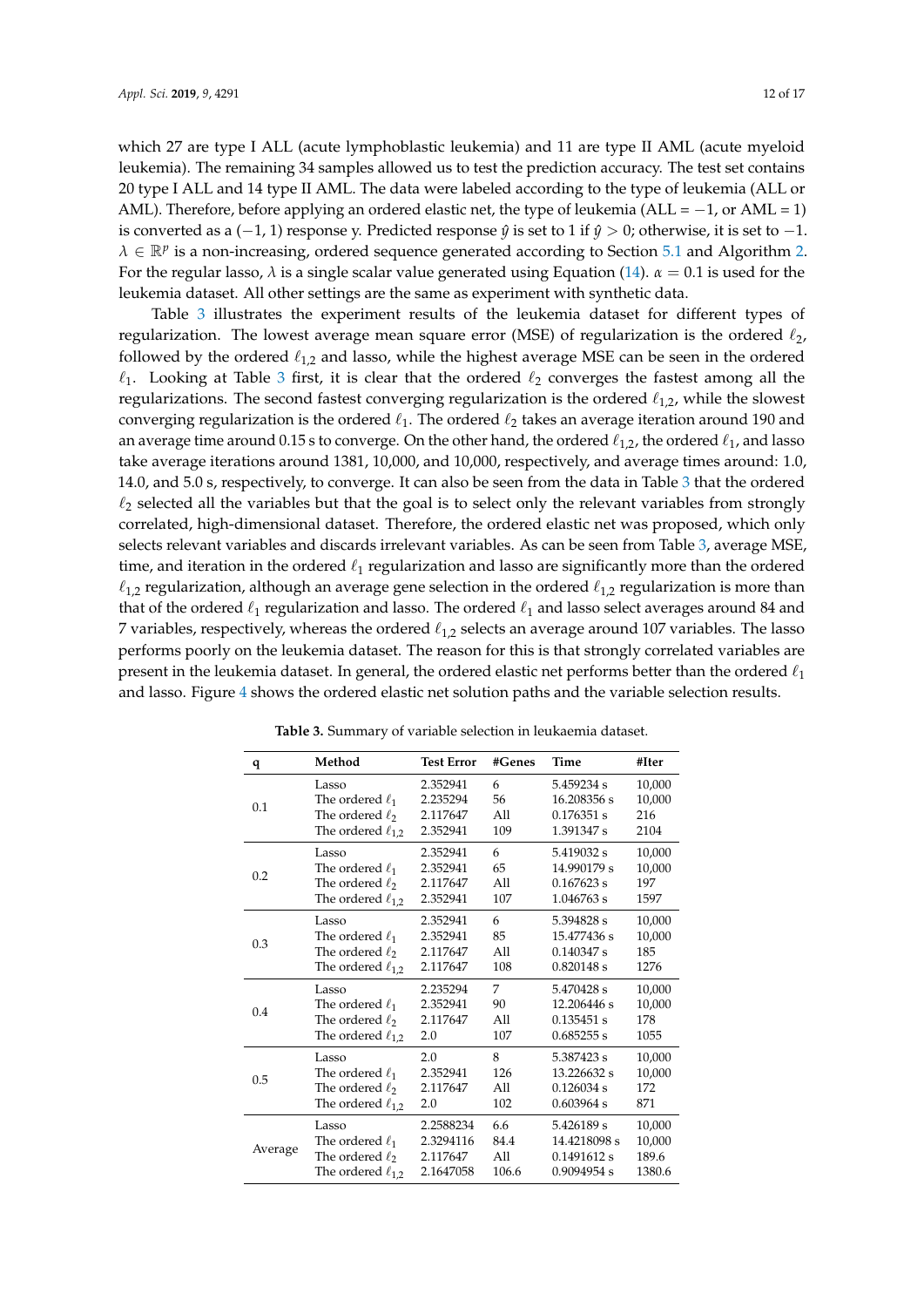<span id="page-12-1"></span>

**Figure 4.** The ordered elastic net coefficients paths: selected genes (the number of nonzero coefficients) are shown on the top of the x-axis and corresponding iterations are shown on the bottom of the x-axis; the optimal ordered elastic net model is given by the fit at an average iteration of 1380.6 with an average selected gene of 106.6 (indicated by a dotted line). Input leukemia data.

#### <span id="page-12-0"></span>**6. Conclusions**

In this paper, we showed a method for optimizing an ordered  $\ell_2$  problem under an ADMM framework, called ADMM-O $\ell_2$ . As an implementation of ADMM-O $\ell_2$ , the ridge regression with the ordered  $\ell_2$  regularization is shown. We also presented a method for variable selection, called ADMM-O $\ell_{1,2}$ which employs the ordered  $\ell_1$  and  $\ell_2$ . We see the ordered  $\ell_{1,2}$  as a generalization of the ordered  $\ell_1$ , which is shown as an important tool for model fitting, feature selection, and parameter estimation.

Experimental results show that the ADMM-O $\ell_{1,2}$  method correctly estimates parameter, selects relevant variables, and excludes irrelevant variables for microarray data. Our method is also computationally tractable, adaptive, and distributed. The ordered  $\ell_2$  regularization is convex and can be optimized efficiently with faster convergence rate. Additionally, we have shown that our algorithm has complexity  $\mathcal{O}(p^3)$  + k \*  $\mathcal{O}(np^2+p)$  heuristically, where k is the number of iterations. In future work, we plan to apply our method to other regularization models with complex penalties.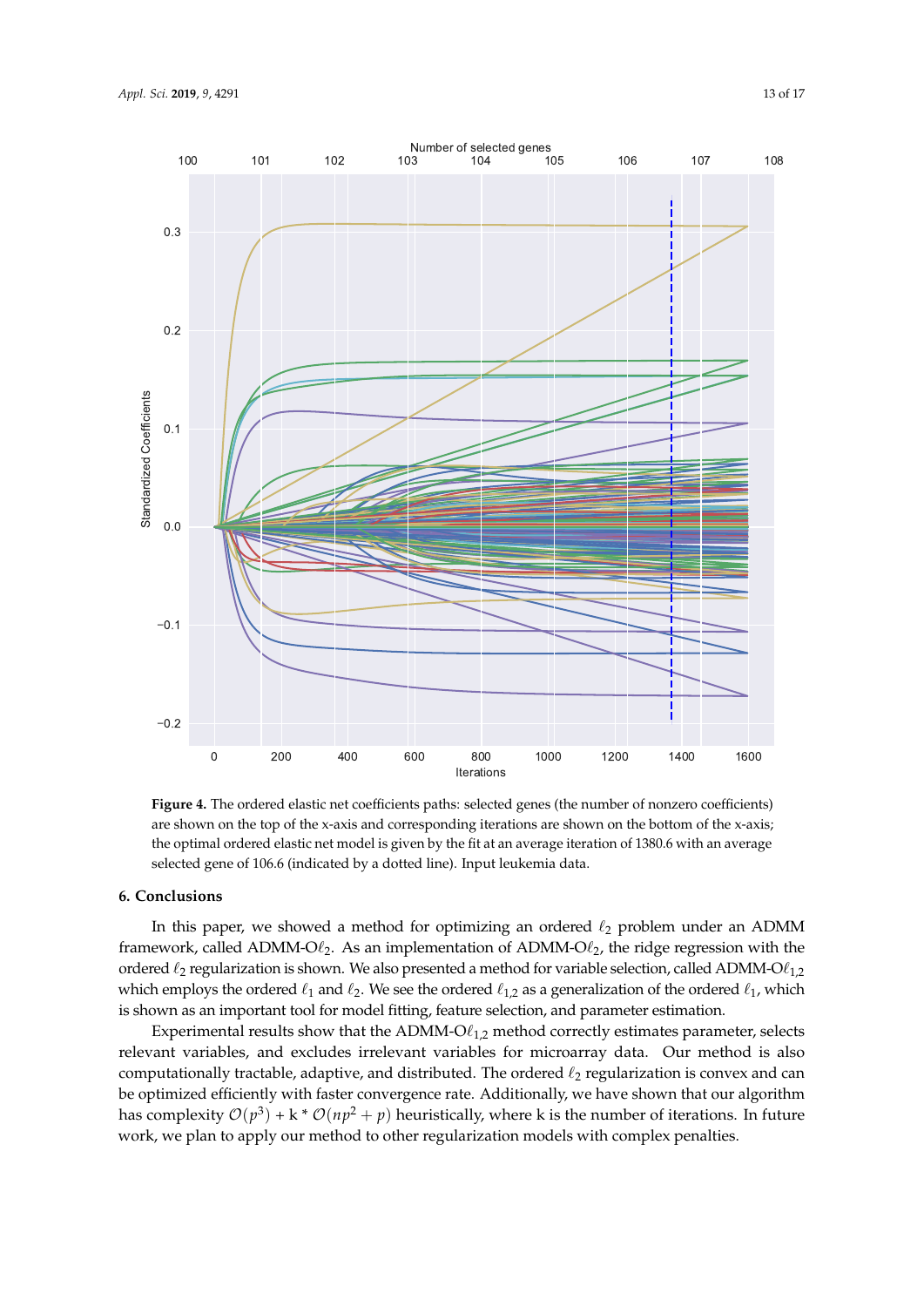**Author Contributions:** Conceptualization, M.H.; methodology, M.H.; investigation, M.H.; writing—original draft preparation, M.H.; writing—review and editing, M.H. and X.C.; visualization, M.H.; supervision, X.C.

**Funding:** The work is funded by the National Key R&D Program of China under Grant No. 2016QY02D0405 and 973 Program of China under Grant No. 2014CB340401. Mahammad Humayoo is supported by the CAS-TWAS fellowship.

**Acknowledgments:** We gratefully acknowledge the useful comments of the anonymous referees. We would also like to thank the editor for his continuous and quick support during the peer review process. We would also like to thank all students and teachers who supported us in this work. We discussed some issues with users in the online communities. Finally, we want to extend a big thank you to all the users of that online communities who participate in discussion and provide us valuable suggestion.

**Conflicts of Interest:** The authors declare no conflict of interest.

#### <span id="page-13-0"></span>**Appendix A**

**Proof. Positivity of Theorem [1](#page-3-2)**

$$
J_{\lambda}(x) = \lambda \|x\|_{2}^{2} = \sum_{k=1}^{p} \lambda_{k} x_{(k)}^{2} = \sum_{k=1}^{p} (\sqrt{\lambda_{k}} x_{(k)})^{2}
$$

Take the square root on both side for the following:

$$
\|\sqrt{\lambda}x\|_2 = \sqrt{\sum_{k=1}^p (\sqrt{\lambda_k}x_{(k)})^2}
$$

For  $\forall x \in \mathbb{R}^p$ , hold Equation [\(2\)](#page-3-3); thus,  $(\lambda_{1..p})$  is positive and  $(\lambda_{1..p}) \neq 0$ .  $||x||_2$  will never be negative because of the square of *x*.

$$
\|\sqrt{\lambda}x\|_2 = \sqrt{\sum_{k=1}^p (\sqrt{\lambda_k}x_{(k)})^2} \ge 0
$$

If  $x = 0$ , then we have the following:

$$
\|\sqrt{\lambda}x\|_2 = \sqrt{\sum_{k=1}^p (\sqrt{\lambda_k}.0)^2} = 0
$$
\n(A1)

If  $||x||_2 = 0$ , then we have the following:

$$
\|\sqrt{\lambda}x\|_2 = \sqrt{\sum_{k=1}^p (\sqrt{\lambda_k}x_{(k)})^2} = 0 \Rightarrow x_{(k)} = 0 \forall k \Rightarrow x = 0
$$

Since  $(\lambda_k) \neq 0$ ,  $||x||_2$  will be only zero if and only if  $x = 0$ .

## **Proof. Homogeneity of Theorem [1](#page-3-2)**

The first two steps are the same as that of the proof of positivity of Theorem [1;](#page-3-2) then, we have the following:

$$
\|\sqrt{\lambda}x\|_2 = \sqrt{\sum_{k=1}^p (\sqrt{\lambda_k})^2 x_{(k)}^2} = |\sqrt{\lambda}| \sqrt{\sum_{k=1}^p x_{(k)}^2}
$$

$$
\|\sqrt{\lambda}x\|_2 = |\sqrt{\lambda}| \|x\|_2
$$

where  $(c =$ √ *λ*). Then, we have the following:

$$
||cx||_2 = |c| ||x||_2
$$

 $\Box$ 

**Proof. Triangle inequality of Theorem [1](#page-3-2)**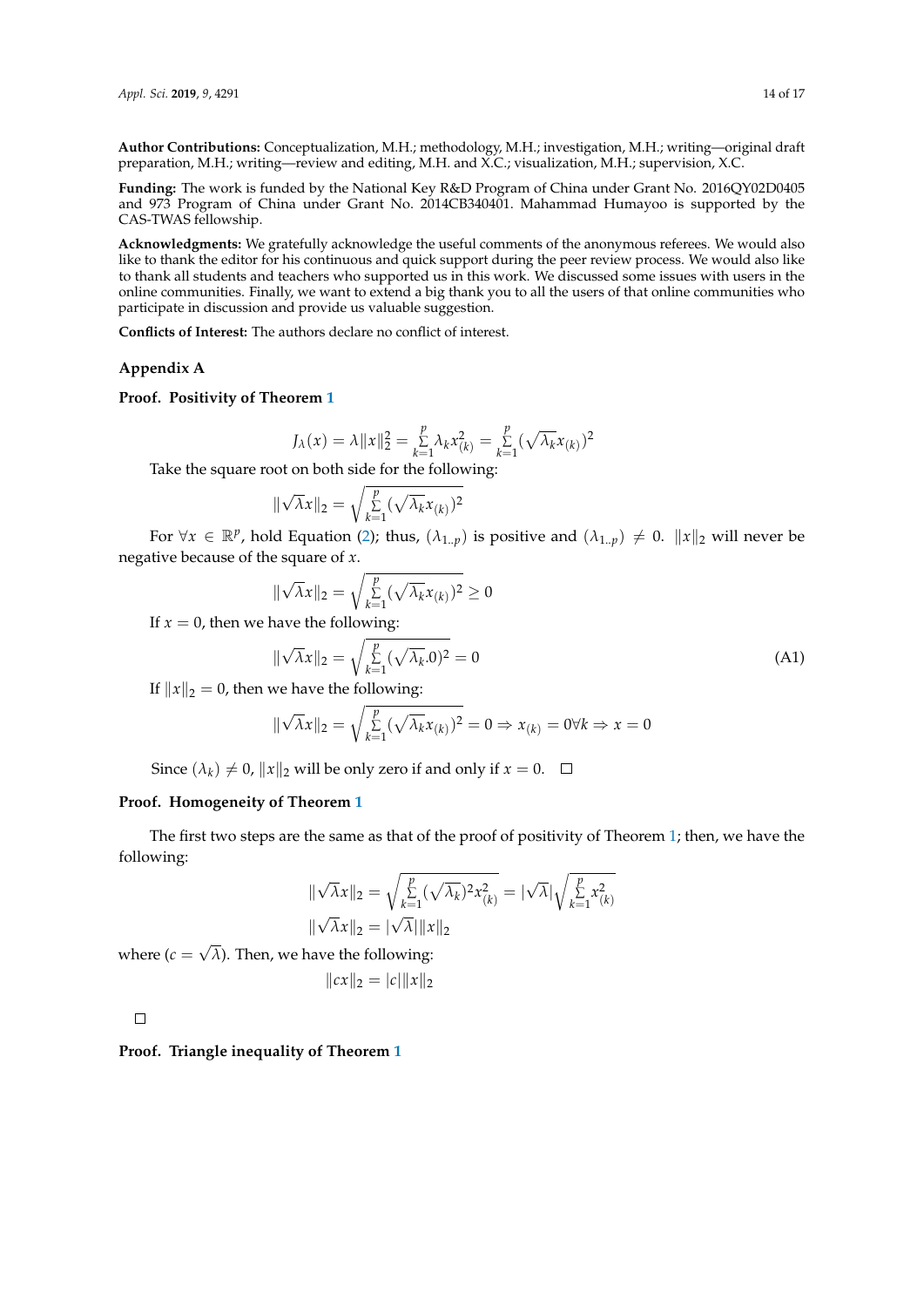*Appl. Sci.* **2019**, *9*, 4291 15 of 17

The first two steps are the same as that of the proof of positivity of Theorem [1.](#page-3-2) Now, with  $x + y$  in place of *x*, we have the following:

$$
\|\sqrt{\lambda}(x+y)\|_{2} = \sqrt{\sum_{k=1}^{p} (\sqrt{\lambda_{k}}x_{(k)} + \sqrt{\lambda_{k}}y_{(k)})^{2}}
$$

$$
\|\sqrt{\lambda}(x+y)\|_{2} = \sqrt{\sum_{k=1}^{p} (\sqrt{\lambda_{k}}x_{(k)})^{2} + \sum_{k=1}^{p} (\sqrt{\lambda_{k}}y_{(k)})^{2} + 2\sum_{k=1}^{p} \lambda_{k}x_{(k)}y_{(k)}}
$$

From Cauchy–Schwarz inequality,  $x.y \le ||x||$ .  $||y||$ , we have the following:

$$
\|\sqrt{\lambda}x + \sqrt{\lambda}y\|_2 \le \sqrt{\|\sqrt{\lambda}x\|^2 + \|\sqrt{\lambda}y\|^2 + 2\|\sqrt{\lambda}x\| \cdot \|\sqrt{\lambda}y\|}
$$

$$
\|\sqrt{\lambda}x + \sqrt{\lambda}y\|_2 \le \sqrt{(\|\sqrt{\lambda}x\| + \|\sqrt{\lambda}y\|)^2}
$$

$$
\|\sqrt{\lambda}x + \sqrt{\lambda}y\|_2 \le (\|\sqrt{\lambda}x\| + \|\sqrt{\lambda}y\|)
$$

where  $x =$ √  $\lambda x$  and  $y =$ *λy*. Then, we have the following:

$$
||x + y|| \le ||x|| + ||y||
$$

 $\Box$ 

# **Proof. Corollary [1](#page-3-4)**

From Equation [\(3\)](#page-3-1):

 $J_{\lambda}(x) = \lambda_1 x_{(1)}^2 + \lambda_2 x_{(2)}^2 + \cdots = +\lambda_p x_{(p)}^2$ All  $\lambda_k$  take on an equal positive value, i.e.,  $\lambda_1 = \lambda_2 = \cdots = \lambda_p$  $J_{\lambda}(x) = \lambda x_{(1)}^2 + \lambda x_{(2)}^2 + \cdots = +\lambda x_{(p)}^2$  $J_{\lambda}(x) = \lambda (x_{(1)}^2 + x_{(2)}^2 + \cdots + x_{(p)}^2)$  $J_{\lambda}(x) = \lambda \sum_{k=1}^{p}$  $\sum_{k=1}^{p} x_{(k)}^2$  $J_\lambda(x) = \lambda \|x\|_2^2$ 

where  $\lambda$  is positive scalar.  $\square$ 

# **Proof. Corollary [2](#page-3-5)**

The first two steps are the same as that of the proof of positivity of Theorem [1.](#page-3-2) When  $\lambda_2 = ... = \lambda_p$ = 0, we get the first term only and  $p = 1$ . The remaining terms are zero when  $p > 1$ .

$$
\|\sqrt{\lambda}x\|_2 = \sqrt{\sum_{k=1}^{p=1} (\sqrt{\lambda_k}x_{(k)})^2}
$$

$$
\|\sqrt{\lambda}x\|_2 = \sqrt{(\sqrt{\lambda_1}x_{(1)})^2}
$$

$$
\|\sqrt{\lambda}x\|_2 = |\sqrt{\lambda_1}x_{(1)}|
$$

$$
\text{max}[x_k] \text{ Then we have the follow}
$$

where  $x_1 = \sqrt{ }$  $\overline{\lambda_1}x_{(1)}$  and  $\|x\|_{\infty} = \textit{max}|x_k|.$  Then, we have the following:

$$
||x||_2=||x||_{\infty}
$$

 $\Box$ 

## **References**

- <span id="page-14-0"></span>1. Tibshirani, R. Regression shrinkage and selection via the lasso. *J. R. Stat. Soc. Ser. B (Methodol.)* **1996**, *58*, 267–288. [\[CrossRef\]](http://dx.doi.org/10.1111/j.2517-6161.1996.tb02080.x)
- <span id="page-14-1"></span>2. Bogdan, M.; van den Berg, E.; Sabatti, C.; Su, W.; Candès, E.J. SLOPE—Adaptive variable selection via convex optimization. *Ann. Appl. Stat.* **2015**, *9*, 1103. [\[CrossRef\]](http://dx.doi.org/10.1214/15-AOAS842) [\[PubMed\]](http://www.ncbi.nlm.nih.gov/pubmed/26709357)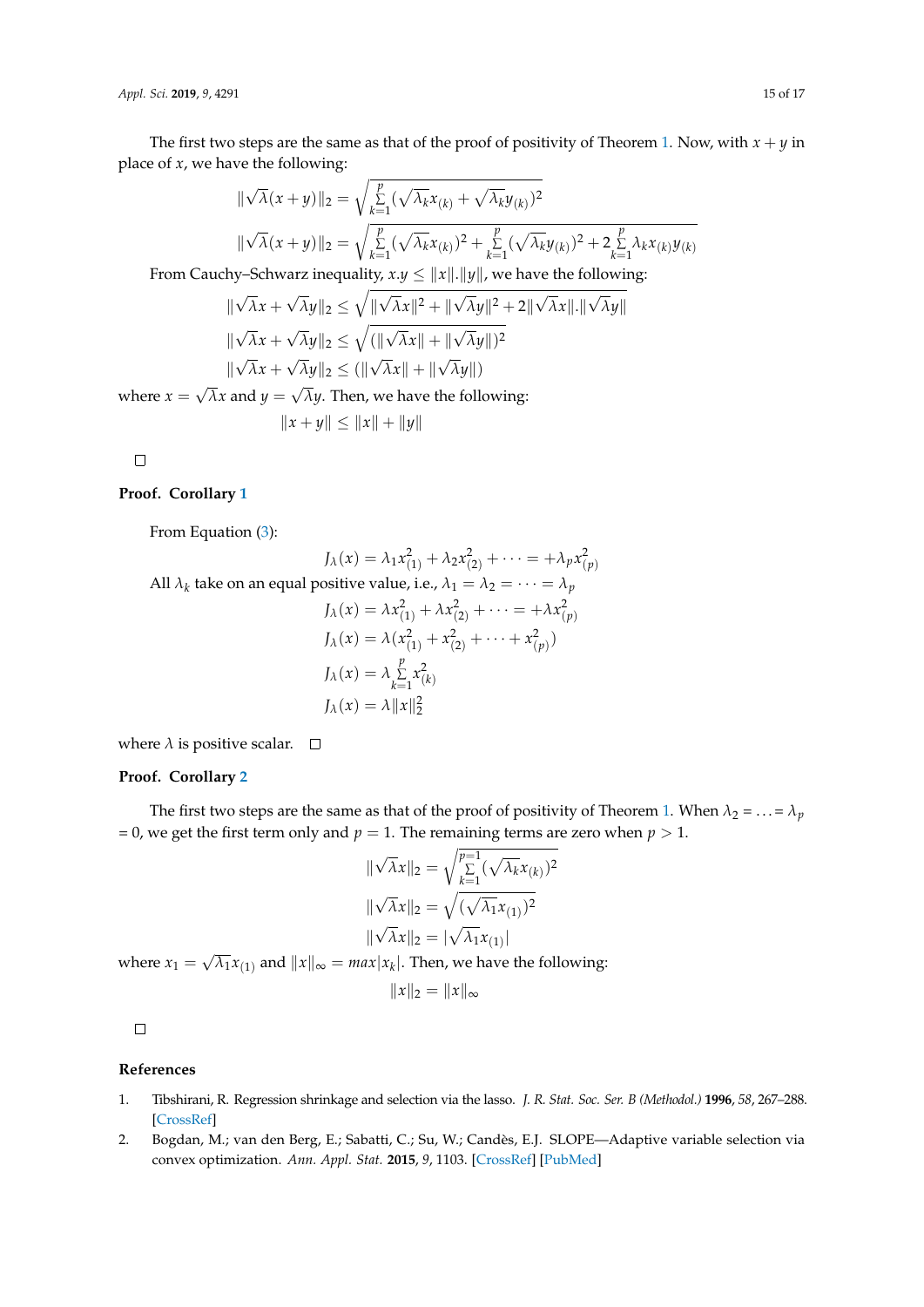- <span id="page-15-0"></span>3. Bach, F.; Jenatton, R.; Mairal, J.; Obozinski, G. Optimization with sparsity-inducing penalties. *Found. Trends* <sup>R</sup> *Mach. Learn.* **2012**, *4*, 1–106. [\[CrossRef\]](http://dx.doi.org/10.1561/2200000015)
- <span id="page-15-1"></span>4. Efron, B.; Hastie, T.; Johnstone, I.; Tibshirani, R. Least angle regression. *Ann. Stat.* **2004**, *32*, 407–499.
- <span id="page-15-2"></span>5. Bogdan, M.; van den Berg, E.; Su, W.; Candès, E.J. *Statistical Estimation and Testing via the Ordered L1 Norm*; Stanford University: Palo Alto, CA, USA, 2013.
- <span id="page-15-3"></span>6. Pan, H.; Jing, Z.; Li, M. Robust image restoration via random projection and partial sorted  $\ell_p$  norm. *Neurocomputing* **2017**, *222*, 72–80. [\[CrossRef\]](http://dx.doi.org/10.1016/j.neucom.2016.10.009)
- <span id="page-15-4"></span>7. Azghani, M.; Kosmas, P.; Marvasti, F. Fast Microwave Medical Imaging Based on Iterative Smoothed Adaptive Thresholding. *IEEE Antennas Wirel. Propag. Lett.* **2015**, *14*, 438–441. [\[CrossRef\]](http://dx.doi.org/10.1109/LAWP.2014.2366919)
- <span id="page-15-5"></span>8. Zou, H.; Hastie, T. Regularization and variable selection via the elastic net. *J. R. Stat. Soc. Ser. B (Stat. Methodol.)* **2005**, *67*, 301–320. [\[CrossRef\]](http://dx.doi.org/10.1111/j.1467-9868.2005.00503.x)
- <span id="page-15-6"></span>9. Boyd, S.; Parikh, N.; Chu, E.; Peleato, B.; Eckstein, J. Distributed optimization and statistical learning via the alternating direction method of multipliers. *Found. Trends<sup>®</sup> Mach. Learn.* 2011, 3, 1-122. [\[CrossRef\]](http://dx.doi.org/10.1561/2200000016)
- <span id="page-15-7"></span>10. Daducci, A.; Van De Ville, D.; Thiran, J.P.; Wiaux, Y. Sparse regularization for fiber ODF reconstruction: From the suboptimality of  $\ell_2$  and  $\ell_1$  priors to  $\ell_0$ . *Med. Image Anal.* **2014**, *18*, 820–833. [\[CrossRef\]](http://dx.doi.org/10.1016/j.media.2014.01.011)
- <span id="page-15-8"></span>11. Gong, P.; Zhang, C.; Lu, Z.; Huang, J.; Ye, J. A general iterative shrinkage and thresholding algorithm for non-convex regularized optimization problems. In Proceedings of the International Conference on Machine Learning, Atlanta, GA, USA, 16–21 June 2013; pp. 37–45.
- <span id="page-15-9"></span>12. James, G.; Witten, D.; Hastie, T.; Tibshirani, R. *An Introduction to Statistical Learning*; Springer: Berlin/Heidelberg, Germany, 2013; Volume 112.
- <span id="page-15-10"></span>13. Wang, L.; Zhu, J.; Zou, H. Hybrid huberized support vector machines for microarray classification and gene selection. *Bioinformatics* **2008**, *24*, 412–419. [\[CrossRef\]](http://dx.doi.org/10.1093/bioinformatics/btm579)
- <span id="page-15-11"></span>14. Deng, W.; Yin, W.; Zhang, Y. Group sparse optimization by alternating direction method. In *SPIE Optical Engineering+ Applications*; International Society for Optics and Photonics: Bellingham, WA, USA, 2013; p. 88580R.
- <span id="page-15-12"></span>15. Candes, E.; Tao, T. The Dantzig selector: Statistical estimation when p is much larger than n. *Ann. Stat.* **2007**, *35*, 2313–2351. [\[CrossRef\]](http://dx.doi.org/10.1214/009053606000001523)
- <span id="page-15-13"></span>16. Chen, S.; Liu, Y.; Lyu, M.R.; King, I.; Zhang, S. *Fast Relative-Error Approximation Algorithm for Ridge Regression*; UAI: Amsterdam, The Netherlands, 2015; pp. 201–210.
- <span id="page-15-14"></span>17. Zeng, X.; Figueiredo, M.A. Decreasing Weighted Sorted L1 Regularization. *IEEE Signal Process. Lett.* **2014**, *21*, 1240–1244. [\[CrossRef\]](http://dx.doi.org/10.1109/LSP.2014.2331977)
- <span id="page-15-15"></span>18. Albanese, M.; Erbacher, R.F.; Jajodia, S.; Molinaro, C.; Persia, F.; Picariello, A.; Sperlì, G.; Subrahmanian, V. Recognizing unexplained behavior in network traffic. In *Network Science and Cybersecurity*; Springer: Berlin/Heidelberg, Germany, 2014; pp. 39–62.
- <span id="page-15-16"></span>19. Amato, F.; Moscato, V.; Picariello, A.; Sperlí, G. Recommendation in social media networks. In Proceedings of the 2017 IEEE Third International Conference on Multimedia Big Data (BigMM), Laguna Hills, CA, USA, 19–21 April 2017; pp. 213–216.
- <span id="page-15-17"></span>20. Glowinski, R.; Marroco, A. Sur l'approximation, par éléments finis d'ordre un, et la résolution, par pénalisation-dualité d'une classe de problèmes de Dirichlet non linéaires. *Revue Française d'Automatique Informatique Recherche Opérationnelle Analyse Numérique* **1975**, *9*, 41–76. [\[CrossRef\]](http://dx.doi.org/10.1051/m2an/197509R200411)
- <span id="page-15-18"></span>21. Gabay, D.; Mercier, B. A dual algorithm for the solution of nonlinear variational problems via finite element approximation. *Comput. Math. Appl.* **1976**, *2*, 17–40. [\[CrossRef\]](http://dx.doi.org/10.1016/0898-1221(76)90003-1)
- <span id="page-15-19"></span>22. Hestenes, M.R. Multiplier and gradient methods. *J. Optim. Theory Appl.* **1969**, *4*, 303–320. [\[CrossRef\]](http://dx.doi.org/10.1007/BF00927673)
- <span id="page-15-20"></span>23. Ghadimi, E.; Teixeira, A.; Shames, I.; Johansson, M. Optimal parameter selection for the alternating direction method of multipliers (ADMM): Quadratic problems. *IEEE Trans. Autom. Control* **2015**, *60*, 644–658. [\[CrossRef\]](http://dx.doi.org/10.1109/TAC.2014.2354892)
- <span id="page-15-21"></span>24. Deng, W.; Yin, W. On the global and linear convergence of the generalized alternating direction method of multipliers. *J. Sci. Comput.* **2016**, *66*, 889–916. [\[CrossRef\]](http://dx.doi.org/10.1007/s10915-015-0048-x)
- <span id="page-15-22"></span>25. Goldstein, T.; O'Donoghue, B.; Setzer, S.; Baraniuk, R. Fast alternating direction optimization methods. *SIAM J. Imaging Sci.* **2014**, *7*, 1588–1623. [\[CrossRef\]](http://dx.doi.org/10.1137/120896219)
- <span id="page-15-23"></span>26. Yan, M.; Yin, W. Self equivalence of the alternating direction method of multipliers. In *Splitting Methods in Communication, Imaging, Science, and Engineering*; Springer: Berlin/Heidelberg, Germany, 2016; pp. 165–194.
- <span id="page-15-24"></span>27. Benjamini, Y.; Hochberg, Y. Controlling the false discovery rate: A practical and powerful approach to multiple testing. *J. R. Stat. Soc. Ser. B (Methodol.)* **1995**, *57*, 289–300. [\[CrossRef\]](http://dx.doi.org/10.1111/j.2517-6161.1995.tb02031.x)